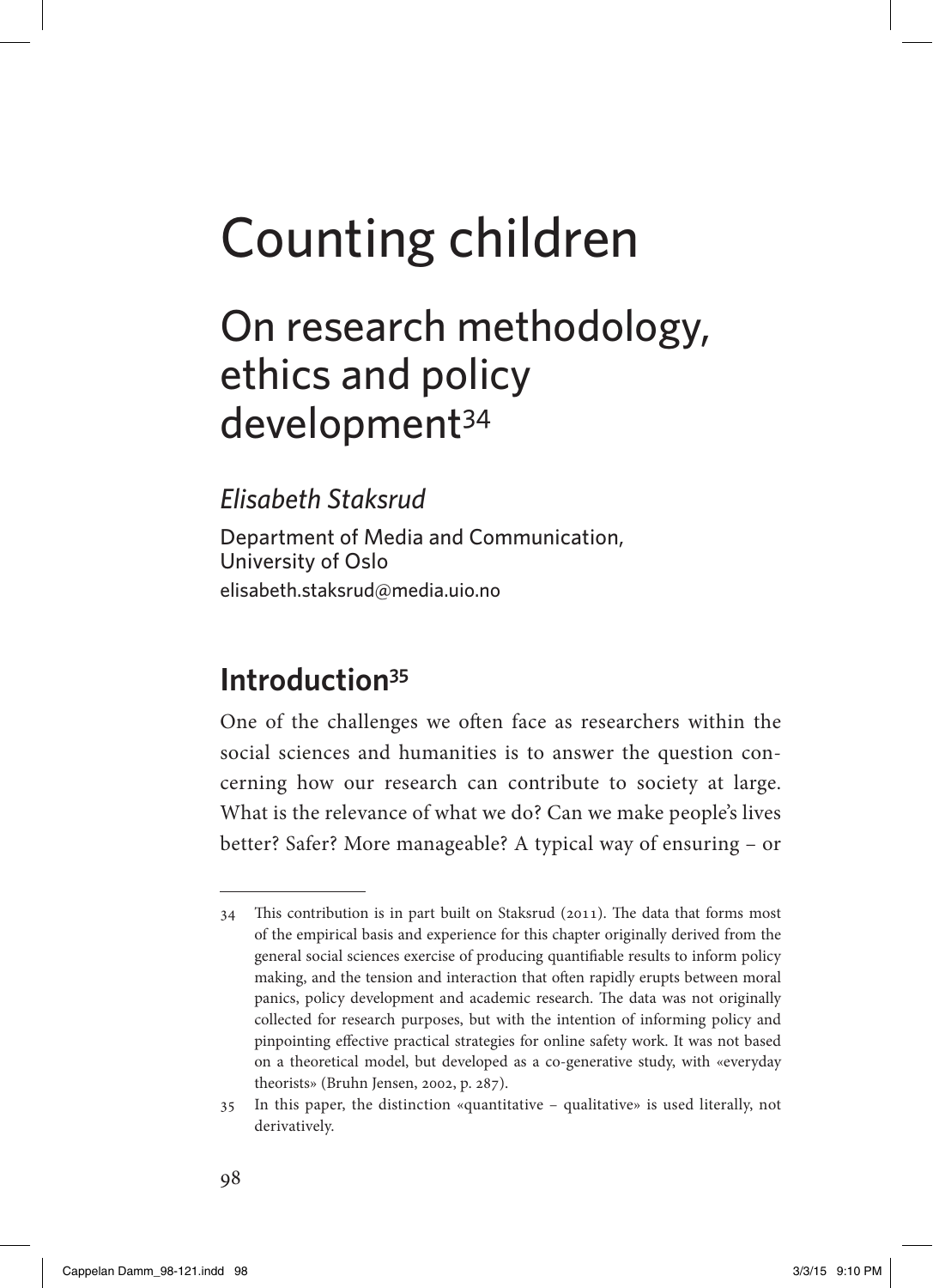providing – such relevance is by informing policy development. As we all know, the global nature of the Internet creates challenges for policy makers. The Internet, with its content, risks, services and users, is in essence trans-national – and even global. Its basis is not governments, but rather commercial companies, private citizens, and organizations. At the same time most societies, on a political level, need and want to keep services and businesses in line with current policy developments and to ensure the moral and legal rights of citizens, in this case users. This relates both to rights of protection from potential harm and illegal content and the right to communication and activities whose status depends on legal, societal, cultural and financial frameworks, conventions and expectations. For instance, pornography and violent content can be (legally) published in one country and accessed by users – young and old – in other countries, where the content is deemed illegal. Likewise, a paedophile can groom a child anywhere in the world, and a teen can illegally download copyrighted material from a server or network situated on the other side of the planet.

Traditionally, a practical way of solving the legal challenges that the Internet's seemingly borderless nature creates has been to implement and rely on self-regulatory agreements where commercial companies take on social responsibility (Staksrud, 2013, pp. 87–110). Thus, for the users their rights as traditionally afforded by the nation-state are transformed into user agreements for the use of the technology, typically labelled «rules of conduct» or «terms of service». However, unlike nation-states, commercial companies do not have evaluation, transparency and accountability built into their organizational structures. Consequently, independent testing and evaluation becomes the cornerstone of all self-regulatory policy efforts. With the ethical and methodological safeguards that are built into the trade and traditions, researchers can help fulfil

99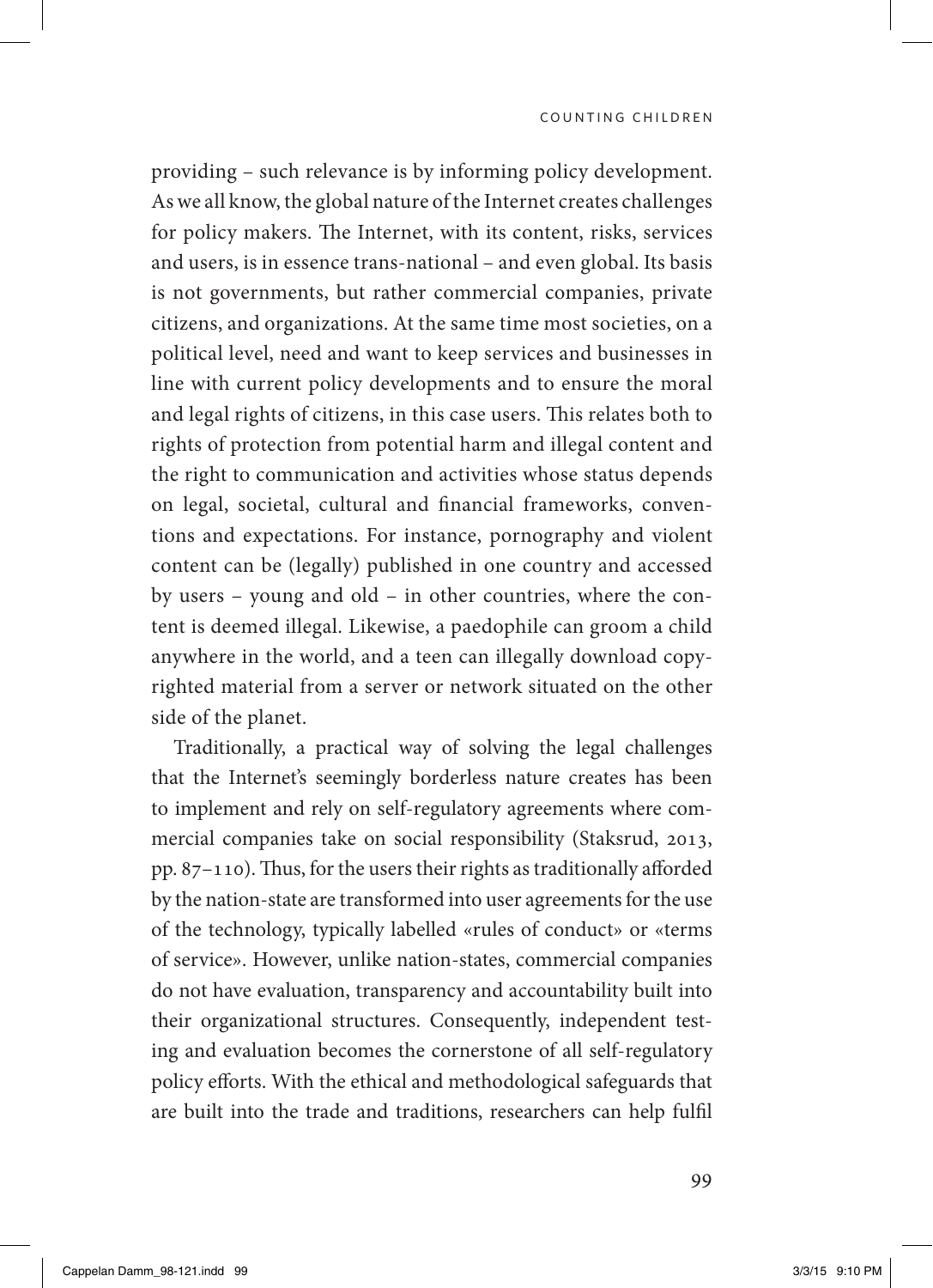this need for accountability and transparency, and may do so with both local and territorial/global perspectives.

Doing so, the researcher must look beyond standard modes of operation in order to fulfil obligations on all levels. Despite them being obvious points, one must actually heed the fact that online activities are cross-border, one must consider ethical aspects such as the question of whether gathering information may be problematic even if the data is freely available, and one will have to consider commercial interests to a perhaps greater degree than the usual political ones.

Building on this understanding, this chapter addresses three methodological and ethical challenges related to Internet research:

- 1) How can we make sure that we do not replicate standard perceptions of minors' Internet use, but rather open up the field to gain new insights?
- 2) How can we research communicative features and user practices in online communication services, such as social networking sites, without compromising the privacy and integrity of third party users, especially when these users are children?
- 3) How can we as researchers fulfil our mission of independence and critical reflection on policy development in a field where businesses rather than governments are the principal regulators?

The challenges will be addressed by making it even harder: Critical policy research in online environments is challenging in itself due to the new and complex array of stakeholders and the lack of transparent regulatory frameworks. It is even harder when the users in question are minors (children), often assumed to be «vulnerable» users, with all the added ethical complications and obligations this entails. Throughout the discussion, «children» will be used as the Internet user and informant of reference.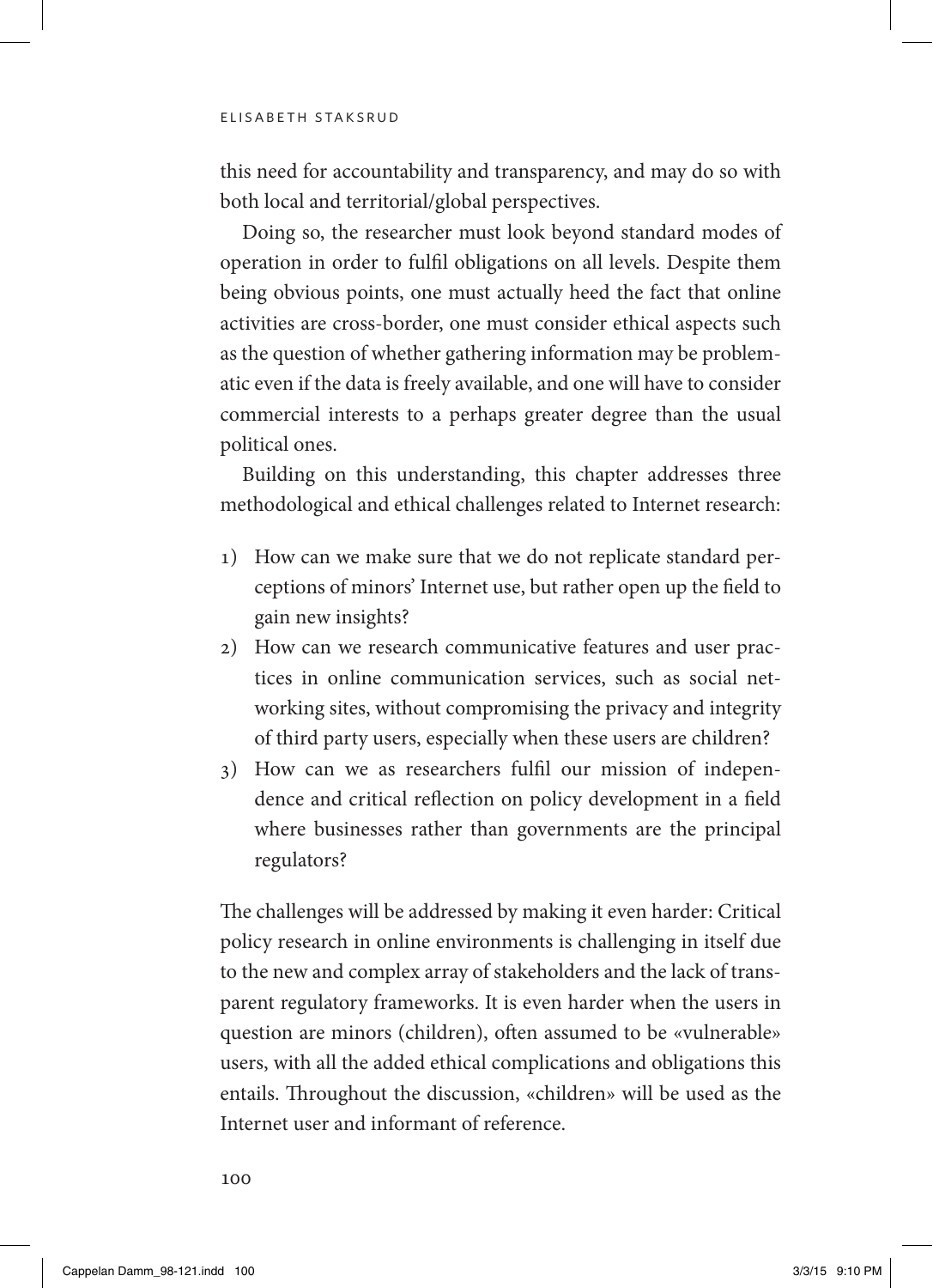#### **The right to be researched**

Perhaps the biggest challenge in the quest to ensure people's right to be researched is to research underrepresented, so-called «vulnerable» groups. These are groups for which informed consent cannot be obtained directly and sufficiently, e.g. people with mental disabilities, those with financial needs that might make them vulnerable to certain types of research (having no real choice to opt out), or – the largest group of them all: children. For all of these groups there are special ethical considerations, which place a larger responsibility on the research community as a whole. For in a risk society, as described by Farrell (2005, pp. 2–3), research with children is in itself understood as a risky enterprise, and stringent legislation and policies are designed to protect children from dangerous adults – including researchers (see also David, Tonkin, Powell, & Anderson, 2005).

An unintended but yet real result of this state of affairs is that one often finds these groups less researched than others. This is especially the case when we look at issues related to the «population», the «public», or, as typically within the research field of media and communication, the «audience» or «users». Children constitute a prime example of a sub group which is often (if not always) forgotten, and in reality are overlooked when it comes to sampling and collection of data that aims to inform policy development in general, and policy related to children themselves in particular. Therefore, in policy as in research, when we refer to «the public» and its features, forms, needs and meanings, we often do not mean all people, but rather those above the age of 15 (at best), or more likely above 18.

Traditionally, to the extent that children are researched, this has typically been done by proxy, by asking their parents and guardians about how they are, what they do and how they feel. Even when comparing *children*, this is often done, explicitly or implicitly, by using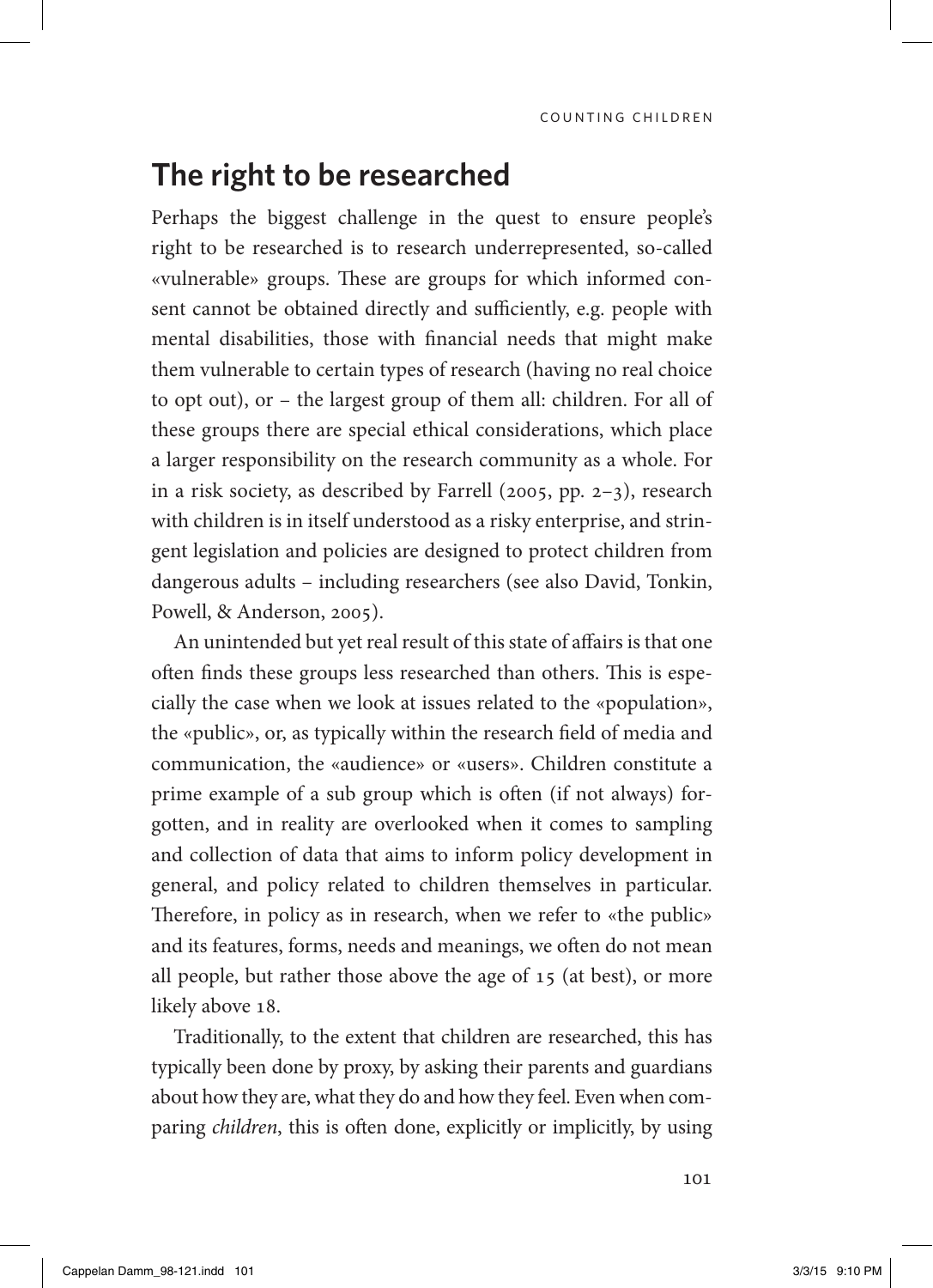#### elisabeth staksrud

adults and their behaviour and experiences as a frame of reference providing the desired standard. As noted by Livingstone (2003: 158), researchers are less likely to ask children directly about their access and use, and more prone to ask their parents. Thus, much quantitative research and surveys on children in general and their media practices in particular have not been conducted with children, but rather with their parents, who assess and report on how their children behave, feel and (to a lesser extent, see Staksrud & Livingstone (2009)) *cope* with various issues (see also d'Haenens, Vandoninck, & Donoso, 2013). Adult reports are treated both as benchmarks and as having a higher truth value than those from children, as they are perceived as more «objective».36 However, comparative research, where both children and parents have been asked about the children's practices, has shown how parents often do not have the correct understanding, knowledge or perception of the children's activities and experiences, also, and perhaps especially, when the questions asked are about risks (Staksrud, 2003; Staksrud, 2008).37 Issues related to children and media typically creates policy interest. Media and children often triggers strong fears in parents and other adults: the end of innocence in our children, and the uncertainty of the new, unfamiliar media and its potential negative influences (Staksrud & Kirksæther, 2013). Thus, there is also a long tradition for questions about (new) media and children creating media panics.

<sup>36</sup> For a more detailed account of such research models and their implications see Hogan (2005, pp. 24–26).

<sup>37</sup> There are honourable exceptions to be noted of quantitative surveys in the field of children, Internet and online safety that have had children as informants. Most such surveys have taken place during the past decade, and many have been funded by the European Commission or by national governments (see Staksrud (2011, pp. 57–59) for a comprehensive list). Some of the research projects also included conducting interviews with parents, making comparisons between children's and parents' accounts of the same online experiences and practices. Such comparisons can be seen as a sign of valuing children as informants, making their voices at least as important as their parents.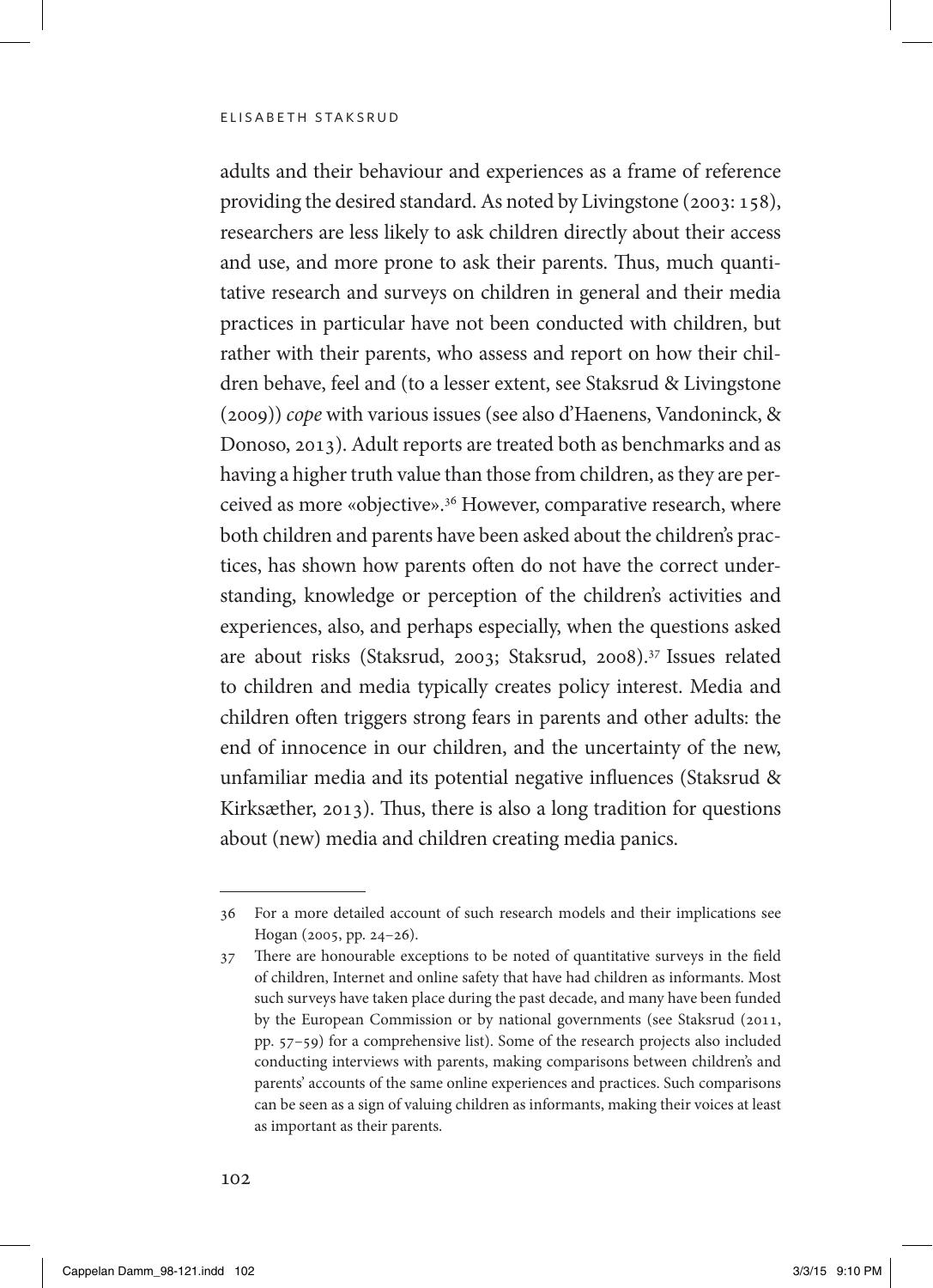Thomson (2007, p. 207) makes an interesting point about how within methodology and methodological research there is «a tendency to employ a meta-narrative of 'children' that is based in the polarized, fixed and separate identities of child and adult», questioning the myth of the all-powerful adult and the incompetent child. This information is then used to inform policy development and regulatory initiatives – also in the field of the Internet. Could it be that as we label something as «research with children», we might automatically set a confined frame of reference for our Internetrelated research as well? Or, to put it another way: is the adultchild constellation something of a sociological dichotomy within research that should be more fully discussed as such (Staksrud, 2011, pp. 54–56)?38

The rationale behind such research approaches *with* children, as opposed to *on* them, is that children are viewed as agents in their own life and competent and capable of answering questionnaires and participating in research. There is also an underlying belief in and respect for their ability to answer questions about their own lives, experiences and feelings – on this they are the experts. Thus, I place myself alongside Saporiti (1994), arguing for seeing childhood as a status with the methodological consequences that follow, including utilizing age as a practical device for making distinctions, but not as the only criterion for assessing the status of children and childhood (Saporiti, 1994, p. 194). This is, however, a fairly new approach. Historically there is a long and crude tradition of research *on* children,<sup>39</sup> where asking them directly about issues concerning

<sup>38</sup> For an overview of other various and typical sociological dichotomies and discussions thereof see Jenks (1998).

<sup>39</sup> Most of the documentation of this approach can be found in the field of medicine. Using children (especially those institutionalized, such as in orphanages, with little protection from authorities) for medical experiments (of which exposure to viruses and the testing of vaccines would be a typical example) have been quite frequent, as the children often were «cheaper than calves» (Swedish physician of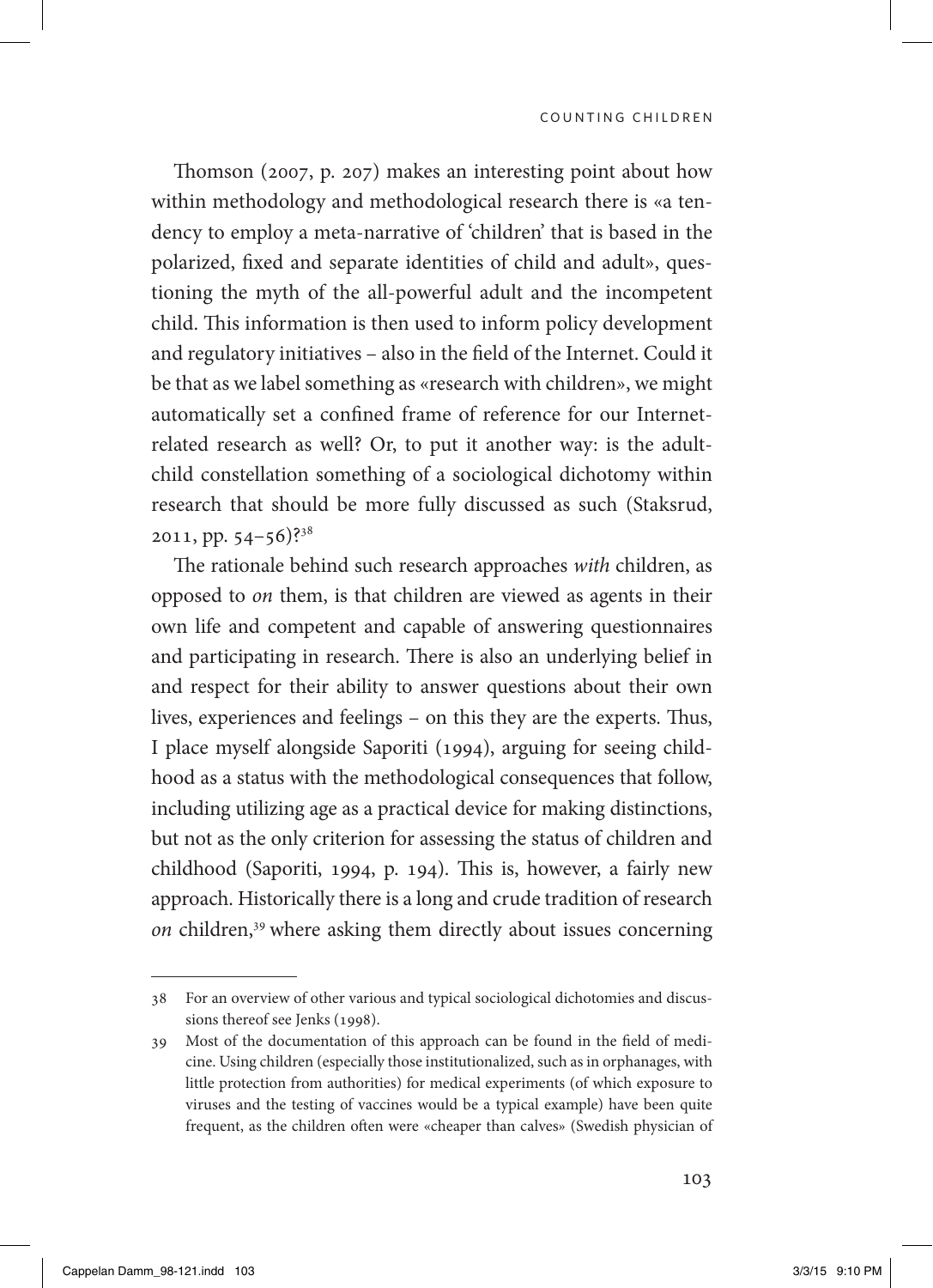#### elisabeth staksrud

them would not be considered a sound methodological approach. According to Borgers, de Leeuw & Hox (2000), the first direct account of how to interview children came in the 1954 edition of *The Handbook of Social Psychology* (Maccoby & Maccoby in Lindzey, 1954), but for the most part methodological accounts of research with children were based on ad-hoc knowledge from diverse fields.

At the same time there is a need to recognize that children may be vulnerable and in need of special attention and protection throughout the research process. Additionally, one needs to pay attention to other differences such as their physical size and strength compared to adults, their general social and legal status and their dependence on others and fixed institutional position (such as in schools) (Hill, 2005, pp. 62–64). Reflecting upon and adjusting to all these issues and processes are part of levelling the power-field, not between adult and child in particular, but rather between researcher and informant, as it is thought that in all research the researcher will come from a place of authority.40

With the above observations as background, I now turn to two practical examples of how one might make children count when researching online environments. Both are examples of cases in which the researchers' key aim was to make children count, taking a child-centred perspective in the collection of high-quality research data related to policy evaluation and development in the area of children and online safety and risk. The first example is about being open to children's voices without providing an adult frame

late 1800 quoted in Lederer & Grodin, 1994, p. 12). Thus, the history of pediatric experiments is largely a history of child abuse (Lederer & Grodin, 1994, p. 19). Also, within the social sciences there is a historical predominance of research on children as objects rather than with them as subjects, treating children as variables rather than persons (Greene & Hill, 2005, p. 1). (For accounts from the field of developmental psychology see Hogan (2005).

<sup>40</sup> For a critical discussion on the various positions researchers can take in relation to children as informants see for instance Lahman (2008).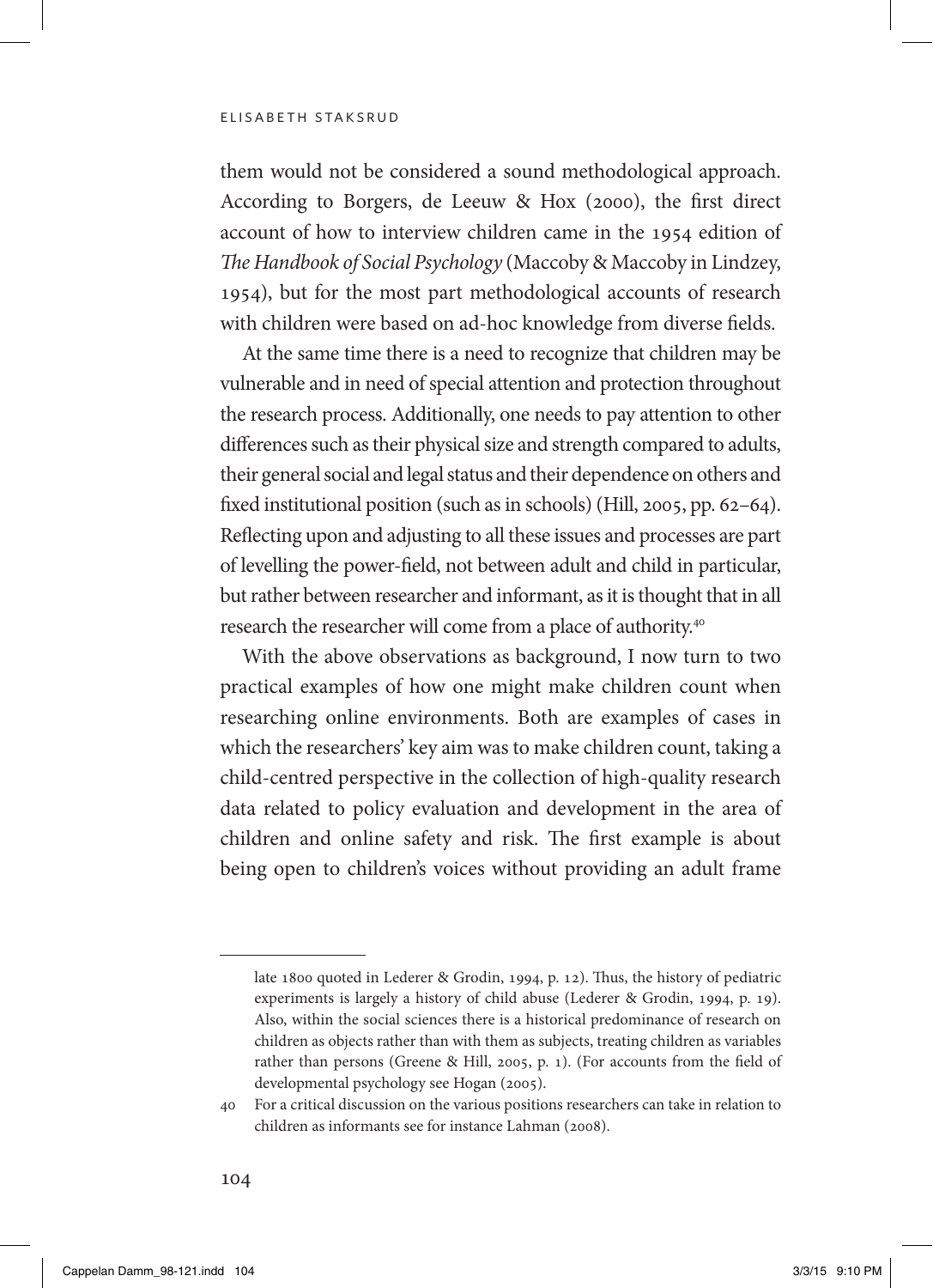of reference and definition. The second example is about how we might make children count by researching from theirpoint of view.

#### **Example 1: Listening to the child<sup>41</sup>**

The first example relates to the following above-mentioned challenge: How can we make sure that we do not replicate standard perceptions of minors' Internet use, but rather open up the field to gain new insights? Representative, statistical surveys constitute one of the most efficient research tools in terms of applicability to policy development. Politicians as well as journalists appreciate the value of being able to say «how many» or «how much» in identifying or presenting a problem or an issue. Using statistics to frame current events might be particularly meaningful when the numbers represent a majority or a minority view, as this speaks to political language with its rhetoric and its need to frame standpoints in a prioritized context as «more» or «less» important than other issues on the agenda. Similarly, representative statistics can help define the appropriate, financially sound or «fair» limits for state-based services to groups of the population.

So, the legitimacy of policy development and intervention in Western societies partly relies on the ability to generalize findings to the population as a whole, or to specific, demographically defined sections of it. Statistical analysis is *especially* favoured within risk analysis, management and assessment studies, as statistics are helpful when relating to laypersons, such as politicians and the public. This is because one can contextualize any given risk by reliably comparing the likelihood of the risk happening with another type of risk, and by this aid the understanding of it by putting it in perspective. A strong argument can also be made that in regard to issues of risk, where the power of definition

<sup>41</sup> This example, including the quotes, is taken from Livingstone, Kirwil, Ponte, & Staksrud (2013; 2014).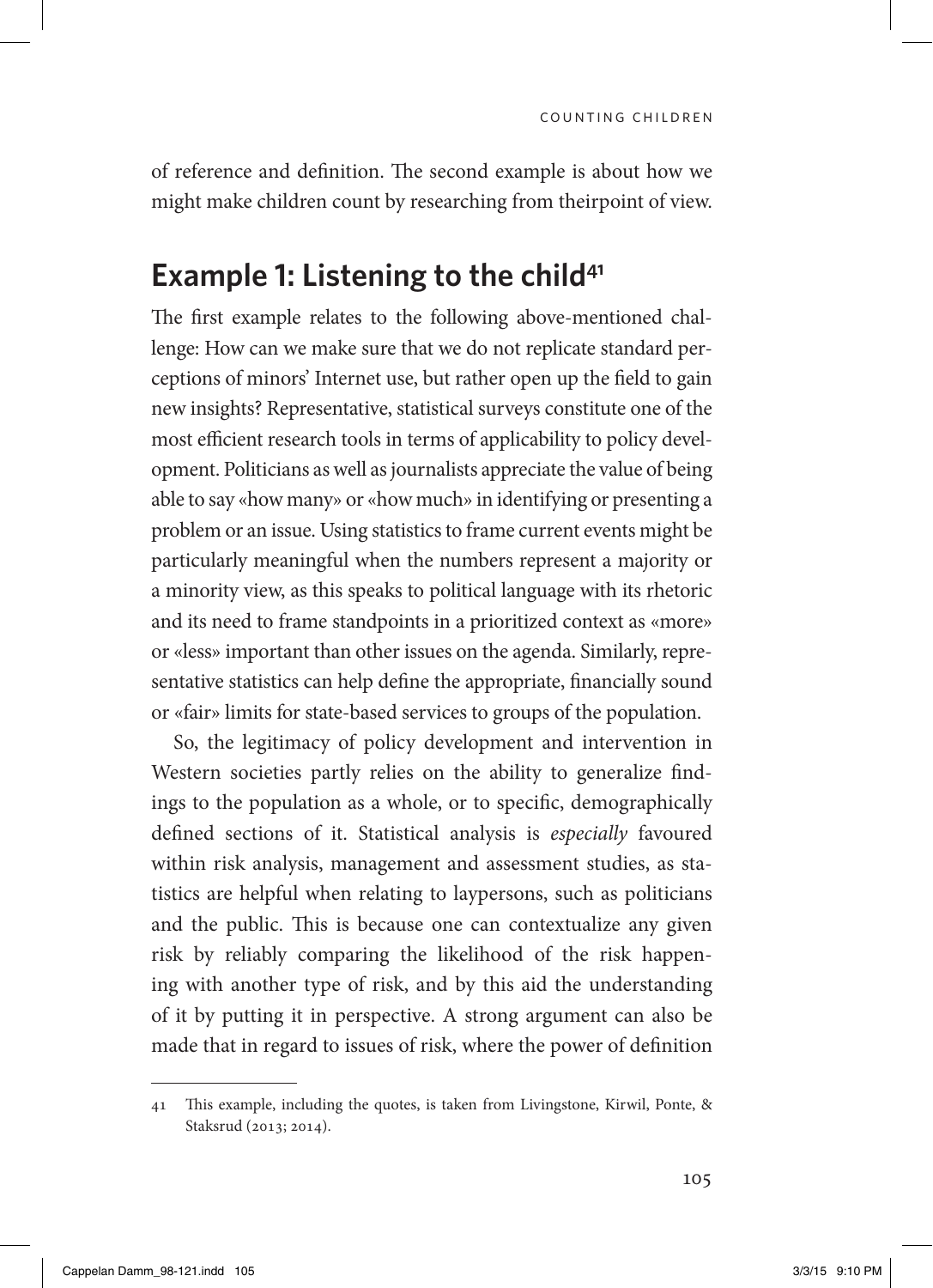#### elisabeth staksrud

of perception, scope and management is often in the hands of «experts» (such as academics), statistics can *counter* predictable biases that also exist among experts – since experts are also people (Meadow & Sunstein, 2001).

When using (representative) surveys as a tool for mapping the state of the art and providing policy recommendations, one generally asks closed-ended questions about areas of already-established policy interest and agendas. One of the topics high on the agenda in relation to Internet policy is the question of online content regulation and what is perceived as harmful for children. Research on such questions can either be based on what is perceived as problematic by (adult) stakeholders in the field, or by researching what children actually do online and how their activities may or may not lead to distress and potential harm.

Although some qualitative research is beginning to investigate a wider array of possible risks to children online, much of the research is done within frameworks pre-defined by (adult) researchers. While such frameworks are firmly embedded both in theory, experience and observation, there is a need to ask if we miss out on the children's perspective. This is especially critical in the field of online research, with its fairly new and continuously shifting user patterns and rapid technological service innovations.

In order to counter this, when collecting data from a random stratified sample of 25,142 Internet-using European children aged 9–16 years (interviewing them at home during the spring and summer 2010), the children were first asked one open-ended, unprompted question: «What things on the Internet would bother people of about your age?' In recognition of the methodological and ethical challenges of researching children's conceptions of risk (Görzig, 2012; Ponte, Simões, & Jorge, 2013; Staksrud, 2013), each child was asked to write his or her answer privately on a piece of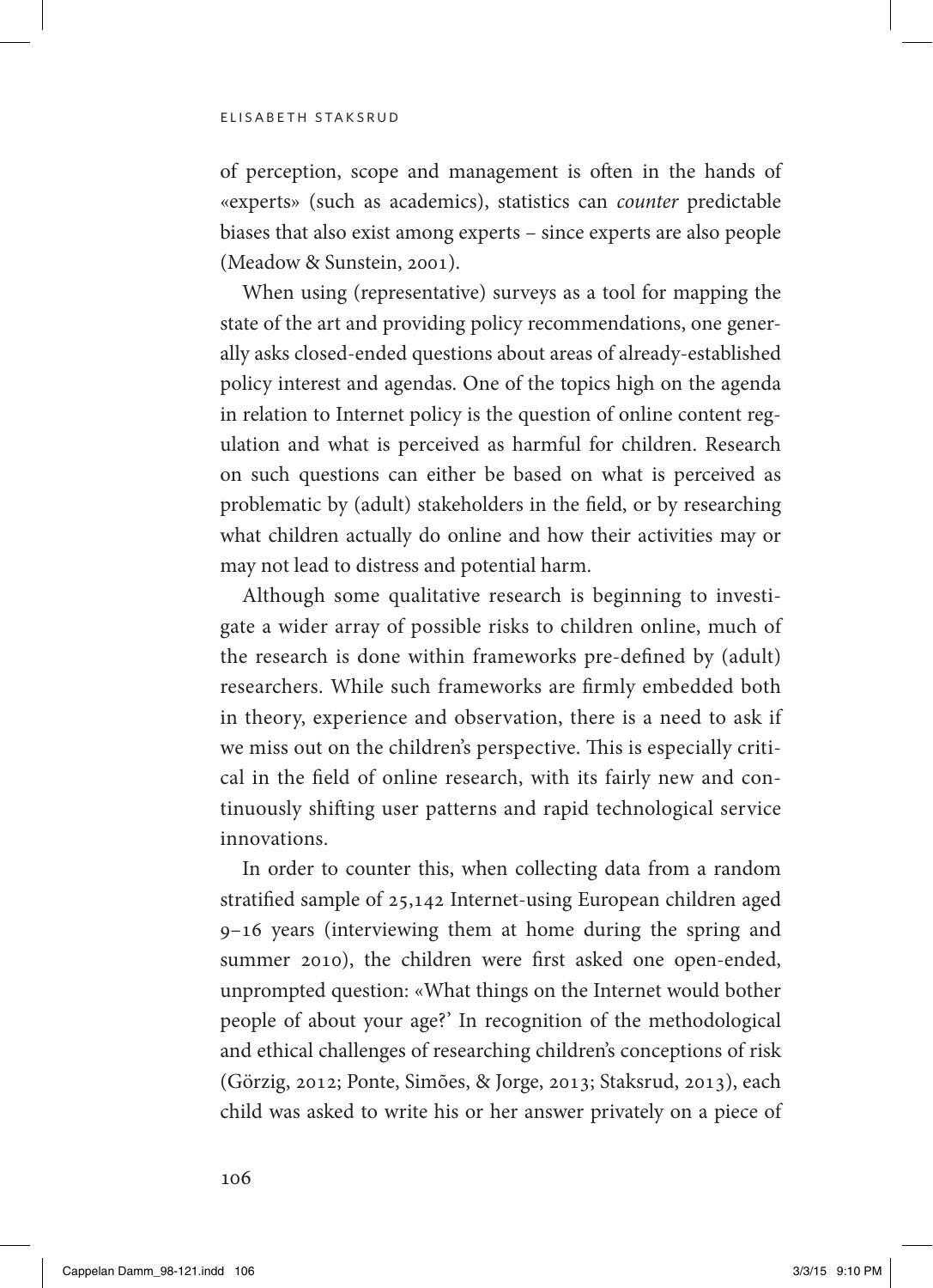paper and put it in a self-sealed envelope so neither interviewer nor parent (if present) could see how the child answered.

The results<sup>42</sup> (as reported in Livingstone et al., 2014) were as refreshing as they were surprising. First of all, the children expressed a considerable variety of risks that concern them on the Internet, for instance:

The things that bother people about my age are the influence of bad websites such as how to diet or lose weight so you could be known as the pretty one; like vomiting things. (Girl, 15, Ireland)

To take a photo of me without my knowledge and upload it to an inappropriate website. (Girl, 10, Bulgaria)

Yet, pornography (named by 22 % of children who mentioned risks) and conduct risk such as cyber-bullying (19 %) and violent content (18 %) were at the top of children's concerns online. Both surprising in its own right and a methodological reminder was the extensive priority given to violent content. This is noteworthy insofar as this area tends to receive less attention than sexual material or bullying in safety and awareness-raising initiatives and policy discussions. And, not only did a considerable group of the children mention violent content, they also elaborated on this as being realistic content from the news – typically accessed through

<sup>42</sup> A standard coding scheme was used. Children's responses, written in 21 languages, were then coded by native speakers. One in three (38 %) identified one or more online risks that they think bothers people their age on the Internet (N=9,636 children: 5,033 girls and 4,603 boys). Response rates ranged from 73 % of children in Denmark to 4 % of those in Spain (with below 30 % also in Austria, Slovenia, Hungary, Bulgaria and Czech Republic). This variation may be due to genuine differences in children's level of concern, or it may have resulted from differences in fieldwork methodology. Of the 9,636 children who identified risks, 54 % identified one risk, 31 % identified two risks, and 15 % identified three or more risks. Up to three risks per child were coded, when applicable.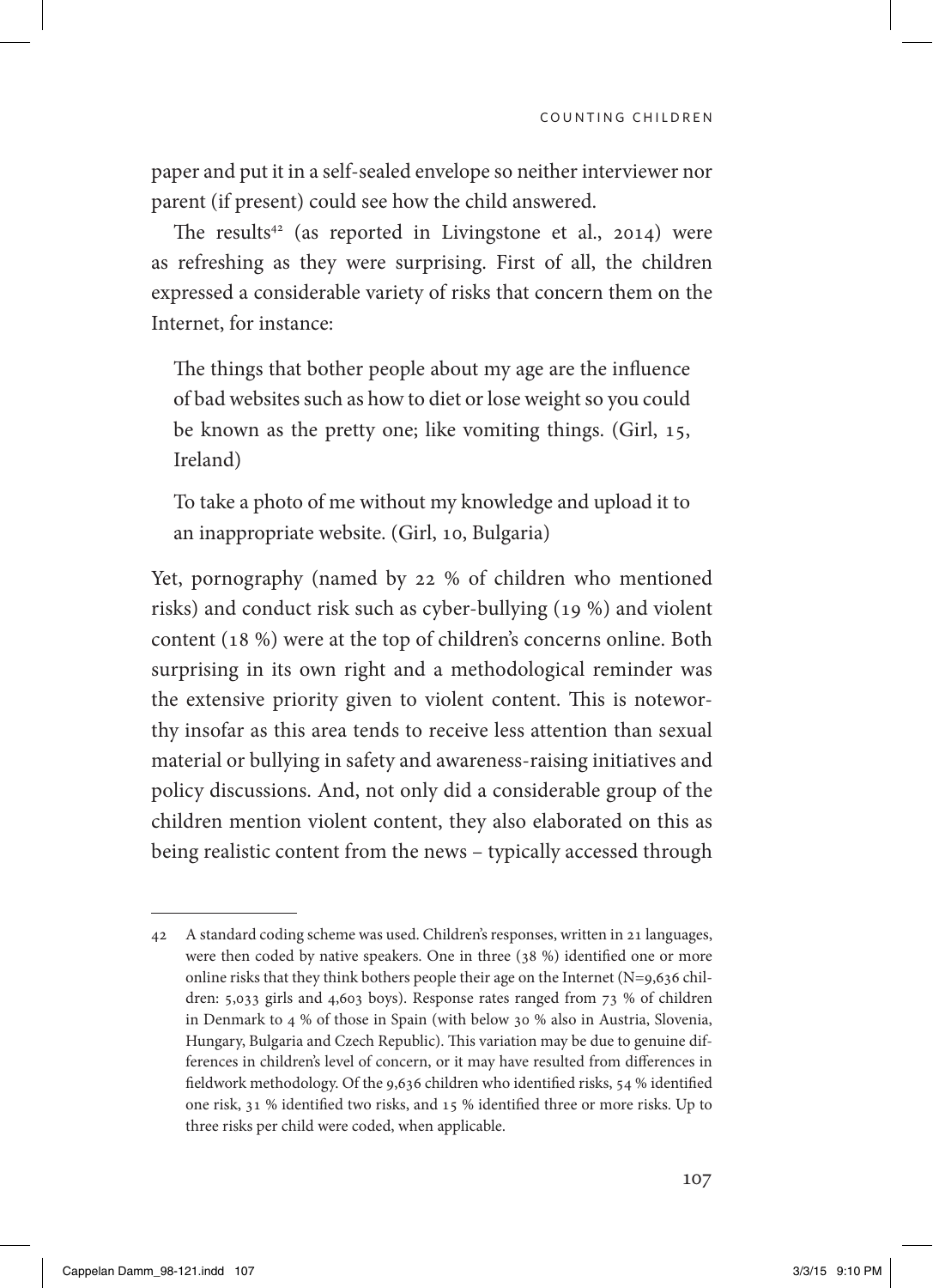video-sharing sites such as YouTube. And many felt disgusted and scared:

Some shocking news like terrorist attacks. (Boy, 12, Finland)

I have seen what life was like in Chernobyl. People were suffering from physical deformities. I was upset to see the pictures and it made me sad. (Girl, 9, France)

I was shocked seeing a starving African child who was going to die and a condor waiting to eat him. Also, news about soldiers who died while serving [in] the army, Palestine and Israel war scenes upset me very much. (Girl, 13, Turkey)

Thus, tweaking the methodology to let the digital users, in this case children, be heard gives direct and practical implications for future policy priorities. This procedure also connects online user research to traditional media user research both theoretically and empirically. In addition, it is a reminder of why and how children should be consulted also when the foundation is laid for policy development and solutions for protection are being sought (Livingstone et al., 2014).

So, an answer to our first challenge might be that in order to make sure we do not replicate standard perceptions, but open up our field to gain new insights, we need to actually ask the users – in this case children – themselves. Allowing them to freely reflect upon their own situations showed how policy and awareness work in the field of Internet safety was not on par with the actual worries of many children.

## **Example 2: Becoming the child**

As stated in the introduction, researchers can and perhaps should have a key role in the evaluation of Internet self-regulatory initiatives. This second example therefore relates to the two challenges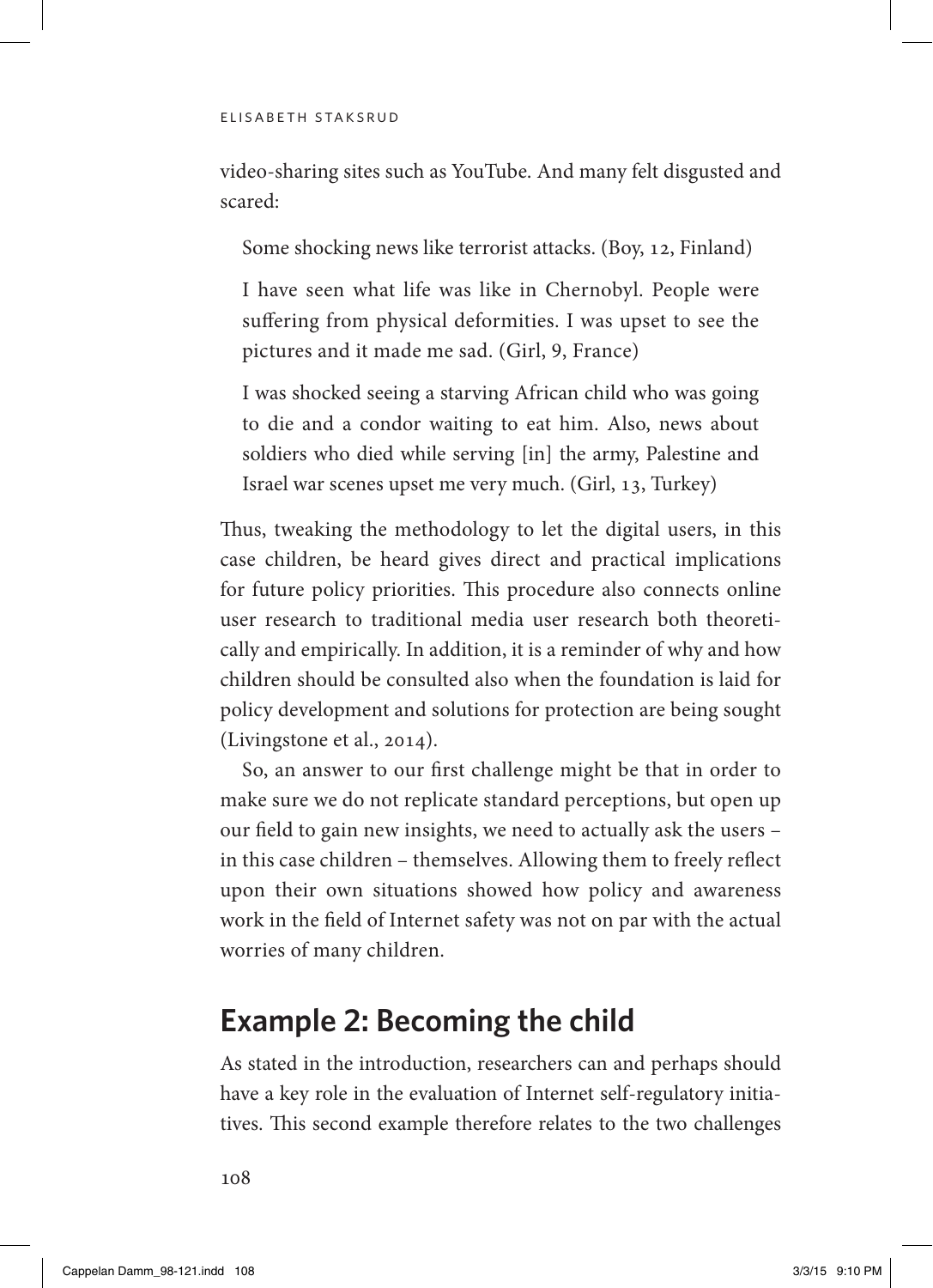of 1) How can we research communicative features and user practices in online communication services, such as social networking sites, without compromising the privacy and integrity of third party users? and 2) How can we as researchers fulfil our mission of independence and critical reflection on policy development in a field where businesses rather than governments are the principal regulators?

In 2008, as part of its Safer Internet Plus Programme, the European Commission gathered 18 of the major online social networks active in Europe as well as a number of researchers and child welfare organizations to form a European Social Networking Task Force to discuss guidelines for the use of social networking sites by children and young people (Staksrud & Lobe, 2010, p. 10). As a result, «The Safer Social Networking Principles for the EU» were developed as a self-regulatory scheme. The aim was to «provide good practice recommendations for the providers of social networking and other user interactive sites, to enhance the safety of children and young people using their services»43 (European Commission, 2009), answering the challenge of providing regulation in a field where the single nation-state has limited capacity and options.

The guidelines were adopted voluntarily by the major online social networks active in Europe, and signed on Safer Internet Day,

<sup>43</sup> Within the context of the principles, «social networking services» are defined as services that combine the following features (Arto et al., 2009: 3): a platform that promotes online social interaction between two or more persons for the purposes of friendship, meeting other persons, or information exchange; functionality that lets users create personal profile pages that contain information of their own choosing, such as the name or nickname of the user, photographs placed on the personal page by the user, other personal information about the user, and links to other personal pages on the service of friends or associates of the user that may be accessed by other users or visitors to the service; mechanisms to communicate with other users, such as a message board, electronic mail, or instant messenger; and tools that allow users to search for other users according to the profile information they choose to make available to other users.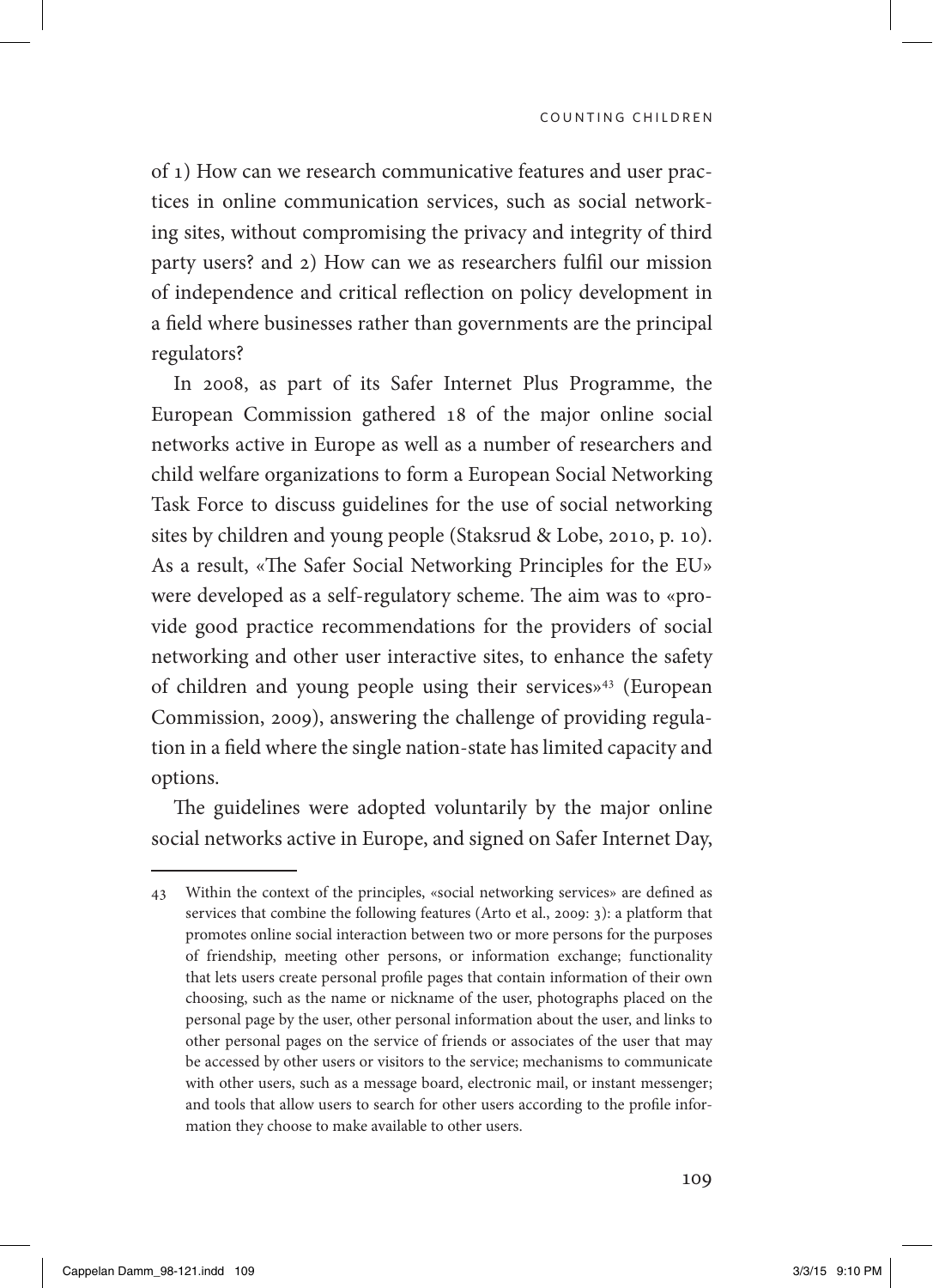February 10th, 2009. 44 The principles are meant as a guide for providers of social networking sites (SNS) providers when they seek to minimize potential harm to children and young people (Arto et al., 2009: 1). They recommend a wide range of good practice approaches, allowing for the diversity and internal judgment of the social networks themselves in terms of relevance and implementation. To honour their commitment the signatories regularly reported on their adherence to the rules and the implementation of information and technical tools that would make the use of social networking services safer for children.

As part of its extensive encouragement and support of the self-regulatory initiative of the SNS providers, the European Commission did commit to monitoring the implementation of the principles as part of its extensive encouragement and support of the self-regulatory initiative of the SNS providers by supporting independent researchers to assess the services. But how could this be done? The self-reporting from the services on their adherence to the principles would be the first place to look.<sup>45</sup> But can one accept self-evaluation at face value?

Another method could be to look at and investigate the respective social networking sites as a user, making sure that the described information and services were there and could be found. But would this guarantee a *safer* social networking site for *children*? And how could researchers, with their pledge to produce ethically sound and verifiable knowledge, contribute to this?

<sup>44</sup> Please refer to the original report (Staksrud & Lobe, 2010) for more detailed information on the signatories and the relevant SNS services they offer.

<sup>45</sup> Self-declaration reports were submitted by the social networks between April 10<sup>th</sup> and June 17<sup>th</sup> 2009. All these reports are public and can be downloaded from the European Commission's website: http://ec.europa.eu/information\_society/ activities/social\_networking/eu\_action/selfreg/index\_en.htm#self\_decl (link valid as of August 2009).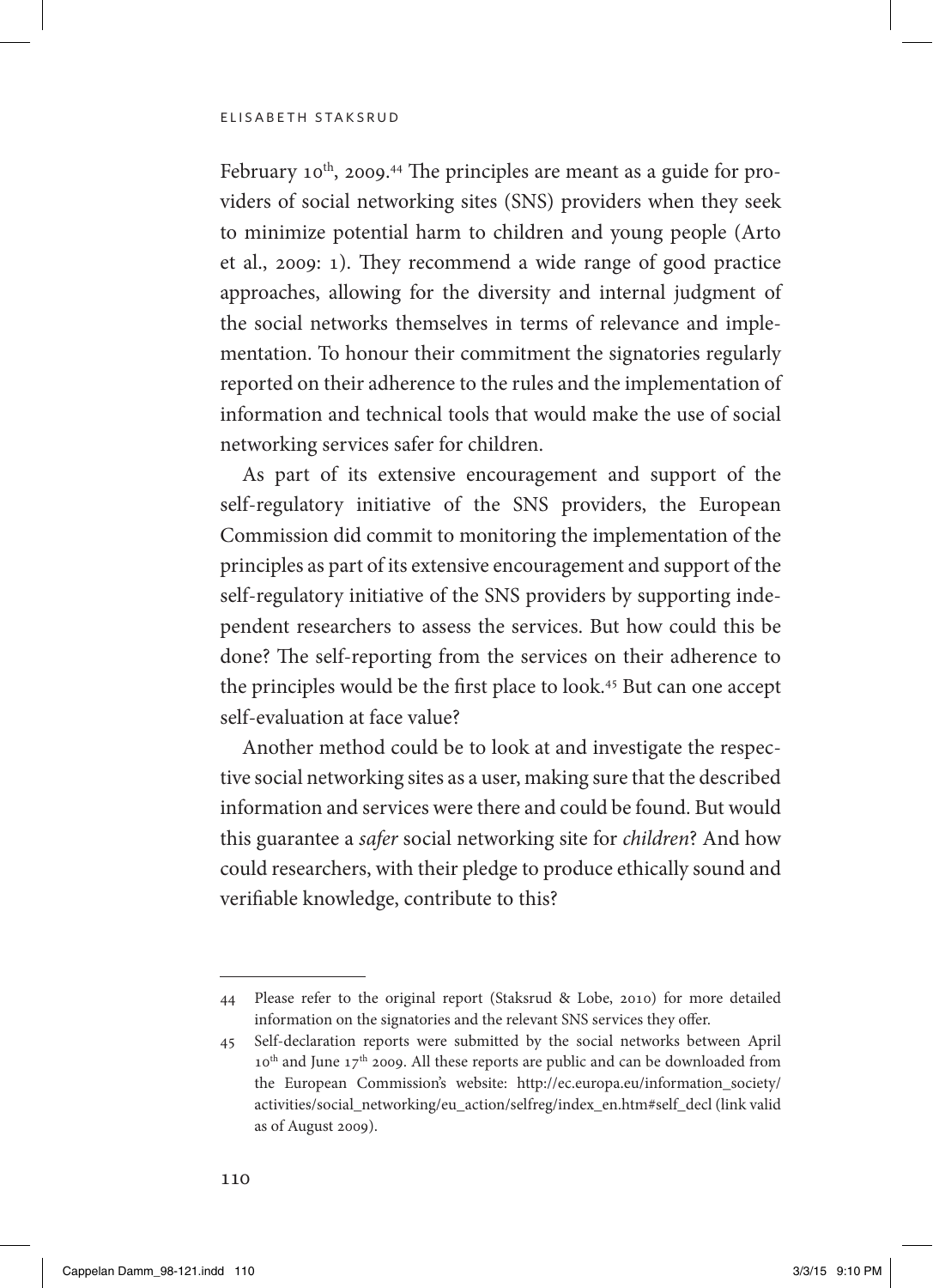As many Internet researchers have learned, social networking sites are complex to review and research, as they usually contain and host a wide range of different (connected) services. This again makes them hosts of a range of (potential) online risks in terms of content, contact and conduct. This situation also raises a range of ethical issues, as the relational aspect means that you as a researcher, if you were to study children's (actual) use of the SNS by observing or engaging, would also study the communication and behaviour of *third parties* – other people the child is in contact with.

For instance: a commonly discussed problem high on the policy agenda related to children and media in general and to Internet services in particular is the potential for underage children to access inappropriate services. Many SNS's have age restrictions, e.g. Facebook has a 13-year-old age limit to sign up. If Facebook were to allow access by younger children, it would also have to comply with stricter rules of parental consent and handling of personal information as laid out in the US Children's Online Privacy Protection Act (COPPA) (United States Federal Trade Commission, 1998). According to the Safer Social Networking Principles, SNS's should ensure age verification mechanisms to prevent under-age users from signing up. However, when asking children about their SNS practices, researchers have found that a substantial number of under-aged users have profiles on these sites in general, and on Facebook in particular (Livingstone, Ólafsson, & Staksrud, 2013; Staksrud, Ólafsson, & Livingstone, 2013). What is the explanation for this state of affairs? Do children lie about their age? Or is it that the services are not sufficiently tailored to prevent unwanted users from signing up? In order to verify whether such preventive measures are in place, you would have to actually test the services in question. So why not use children? Would that not provide valid research results? Yes, but if «real», under-aged users were to be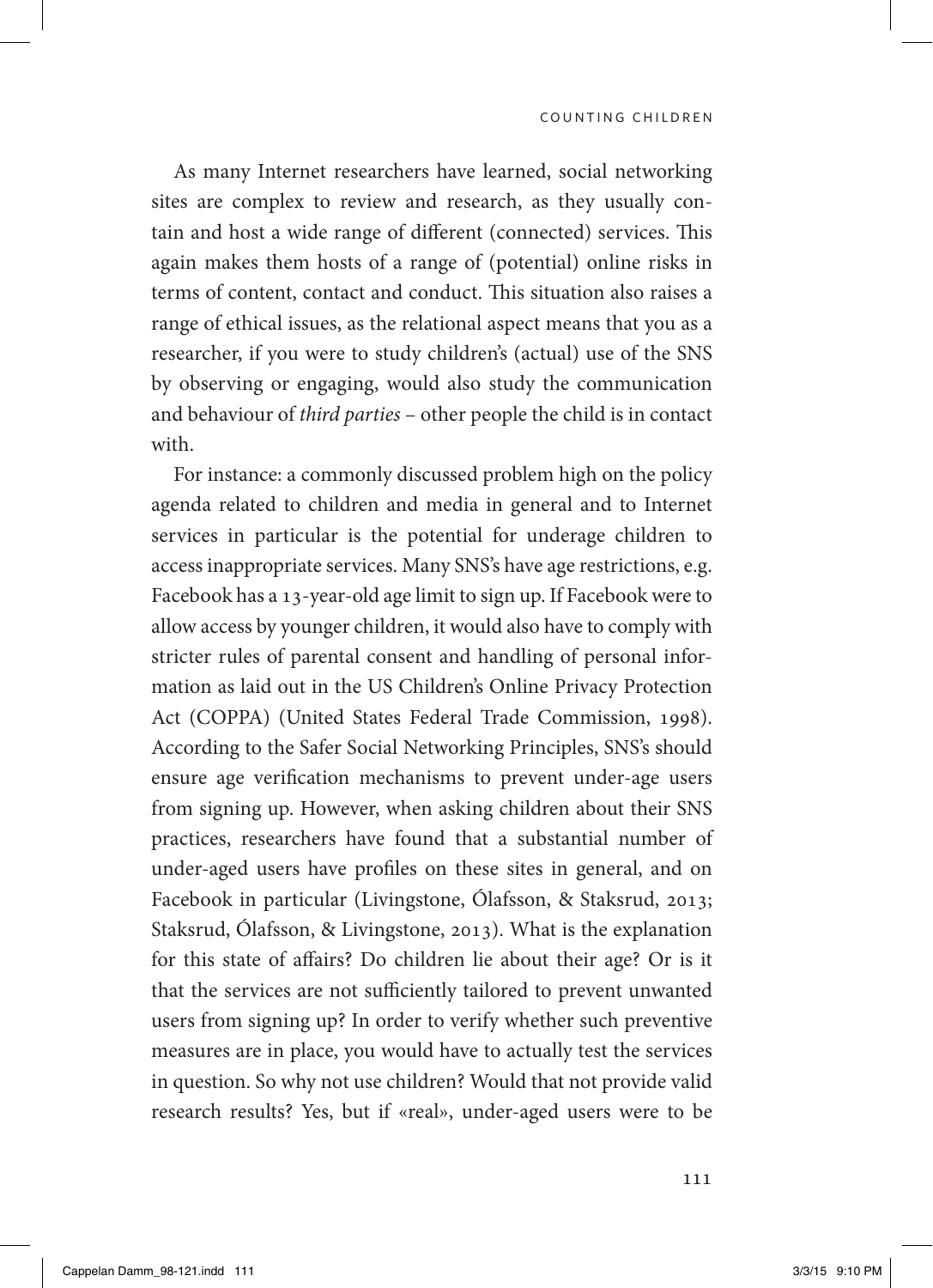used in the testing of the SNS features, either by observing underage children going online or by asking them to perform the equivalent of the test instead of adult experts, we would also knowingly have to:

- Ask them to do something illegal or in breach of terms of service and codes of conduct;
- Ask them to lie;
- Potentially expose them to new risks they might not be ready to cope with by making them sign up with services they have not previously used;
- Give the child an implicit or explicit acceptance of defined deviant behaviour;
- Teach children how to circumvent technical restrictions (and get away with it);
- Potentially ask children to do something they really do not want to do, but feel they must comply with;
- Potentially expose other underage children (third parties, e.g., «friends») as liars;

… to mention only some of the ethical challenges such a strategy would entail. In addition, of course, come the ethical dilemmas of ensuring informed consent from the child's parents or guardians as well as from the child him- or herself in order to do something that is illegal or at best a breach of the «terms of service» (but yet accepted practice by many parents, see Staksrud, Ólafsson, & Livingstone, (2013)).

The solution reached in this case was to develop a method that allowed for testing the SNS services from a child's perspective without the substantial ethical complications of involving actual children. Thus the researcher had to become the child.46 This was

<sup>46</sup> The author recognizes that the idea of «becoming» the child by setting up a social networking profile with a different persona carries with it problems and theoretical implications of its own.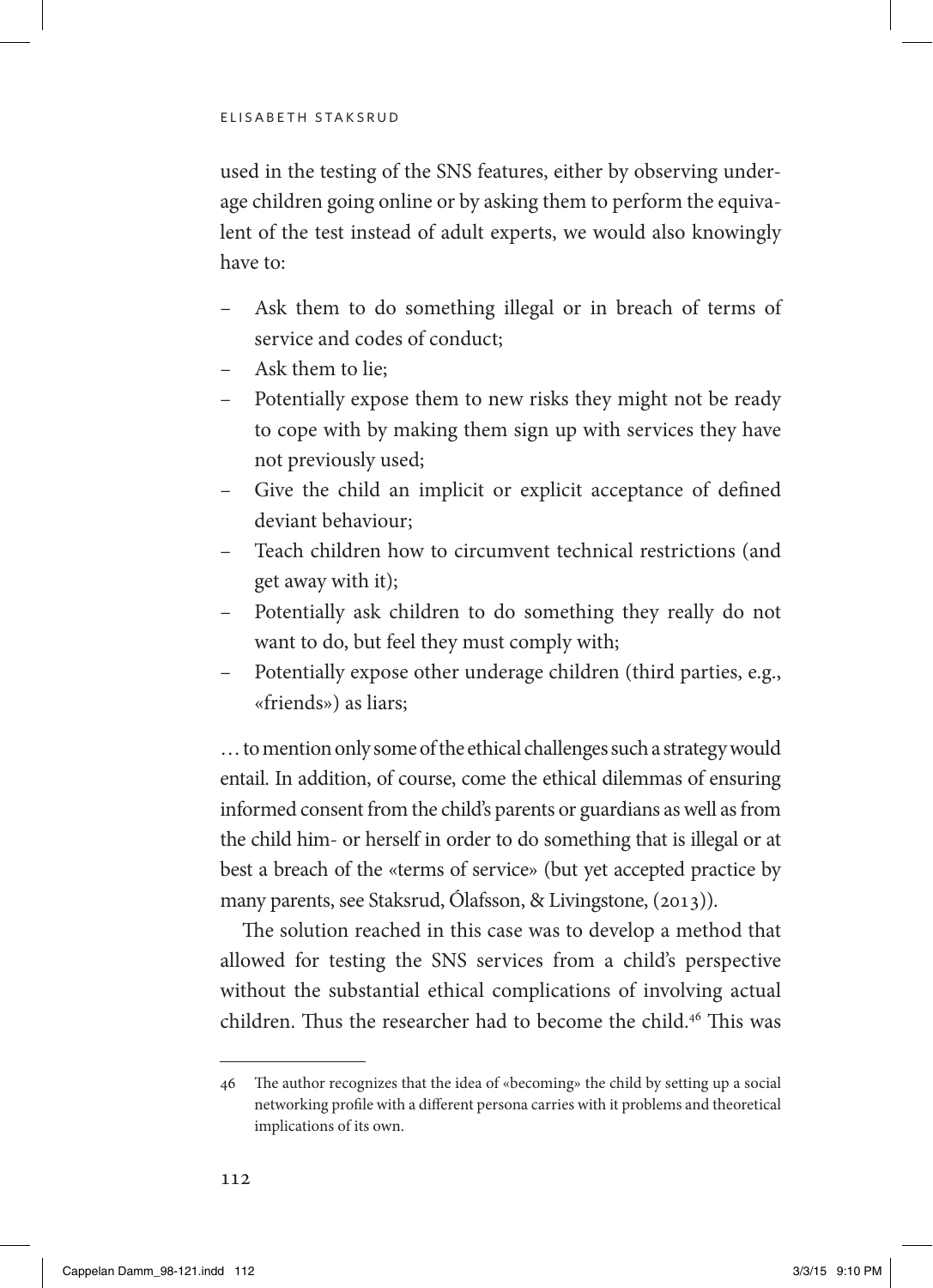done by developing a methodology<sup>47</sup> that directly tested the SNS features in question by using the often cited problem of social networking sites – you never know who is *really* on the other side of the profile or communication – to our advantage.

Addressing the ethical considerations relevant to testing such sites in the manner described, 13 carefully chosen national researchers were asked (while testing the sites) to choose imaginative nicknames/usernames for testing purposes and to set up a minimum of three profiles. In this way, the test avoided including any real underage children and the potential risks that such actions could have resulted in. Why three profiles? Because many of the features of SNSs extend from communication with other individuals. There is a need for «a friend» to communicate with, «like» and comment. The main testing profile was set up to be an 11-year oldgirl (if possible, if not, a 15-year-old girl) with an «ordinary» name, all localized versions of «Maria». In addition, a peer-friend profile was established, as well as a profile of an adult. The latter was to be able to test whether adult «strangers» could access personal information about the minors, as well as if they would be able to contact them directly through the social networking site services.

The national experts were given detailed instructions on how to perform the testing in order to ensure as much consistency in the testing process as possible. The testing was meant to give a comprehensive and clear view of the extent of implementation of the principles in terms of compliance between what has been stated in the self-declarations *versus* how children experienced the sites in terms of online safety, help and information. It should also be

<sup>47</sup> The test and methodology was been developed by the two lead experts Dr. Bojana Lobe, University of Ljubljana, Slovenia and Dr. Elisabeth Staksrud, University of Oslo, Norway. In the draft stage, the testing questionnaire was submitted to the Social Networking Task Force for comments and suggestions. The European Commission approved the final version. The test has later been used in subsequent testing initiated by the European Commission.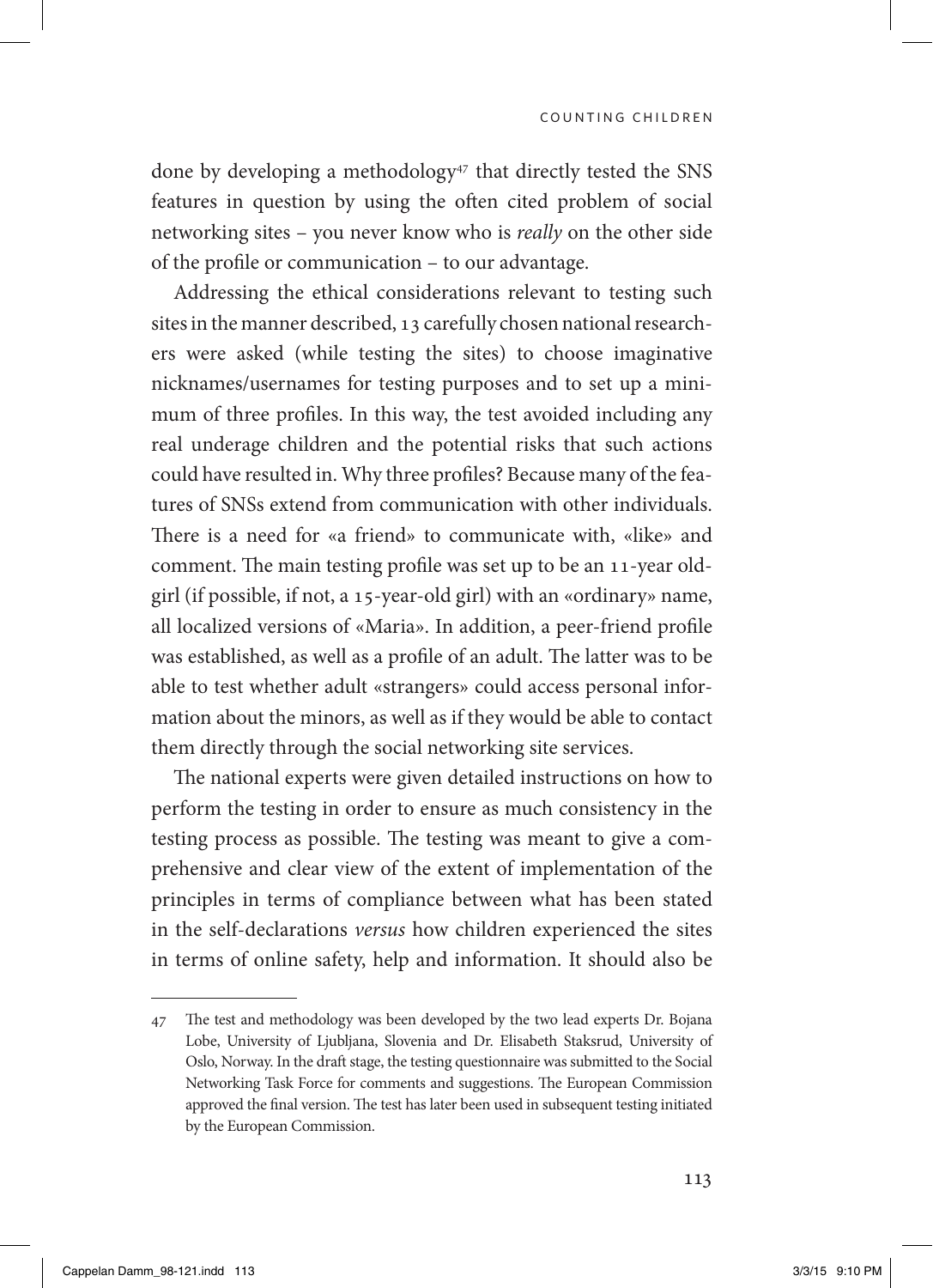#### elisabeth staksrud



Attempting to sign in as an 11-year old

**Figure 1** Attempts to sign up to age restricted sites

noted that all companies in question were told about the testing and evaluation in advance, and informed consent was ensured via the European Commission. The testers then tried to sign up for the service using the under-aged profile (Staksrud & Lobe, 2010, p. 26).

So, can 11-year-olds get access to a restricted site? When the results were collected it became clear that all services tested asked for information regarding date of birth as part of the registration process. On four services the users had to state that they were above a certain age (e.g. by ticking a box), while e-mail verification/ address for e-mail verification was required by 20 services. Out of those 20 services, the testers were able to sign up without verifying over e-mail on seven of them.

On three services intended to be age-restricted for 11 year olds, sign-up was not allowed. 17 services denied sign-up, explicitly referring to the age restrictions on the site.

But children are people, and as people they might also employ strategies to circumvent restrictions. Thus it becomes important also to test if the services hold when children do something active to get access, such as changing their age.

Accordingly, for services that restricted signing up, another attempt was made *with the same profile*, but with the date of birth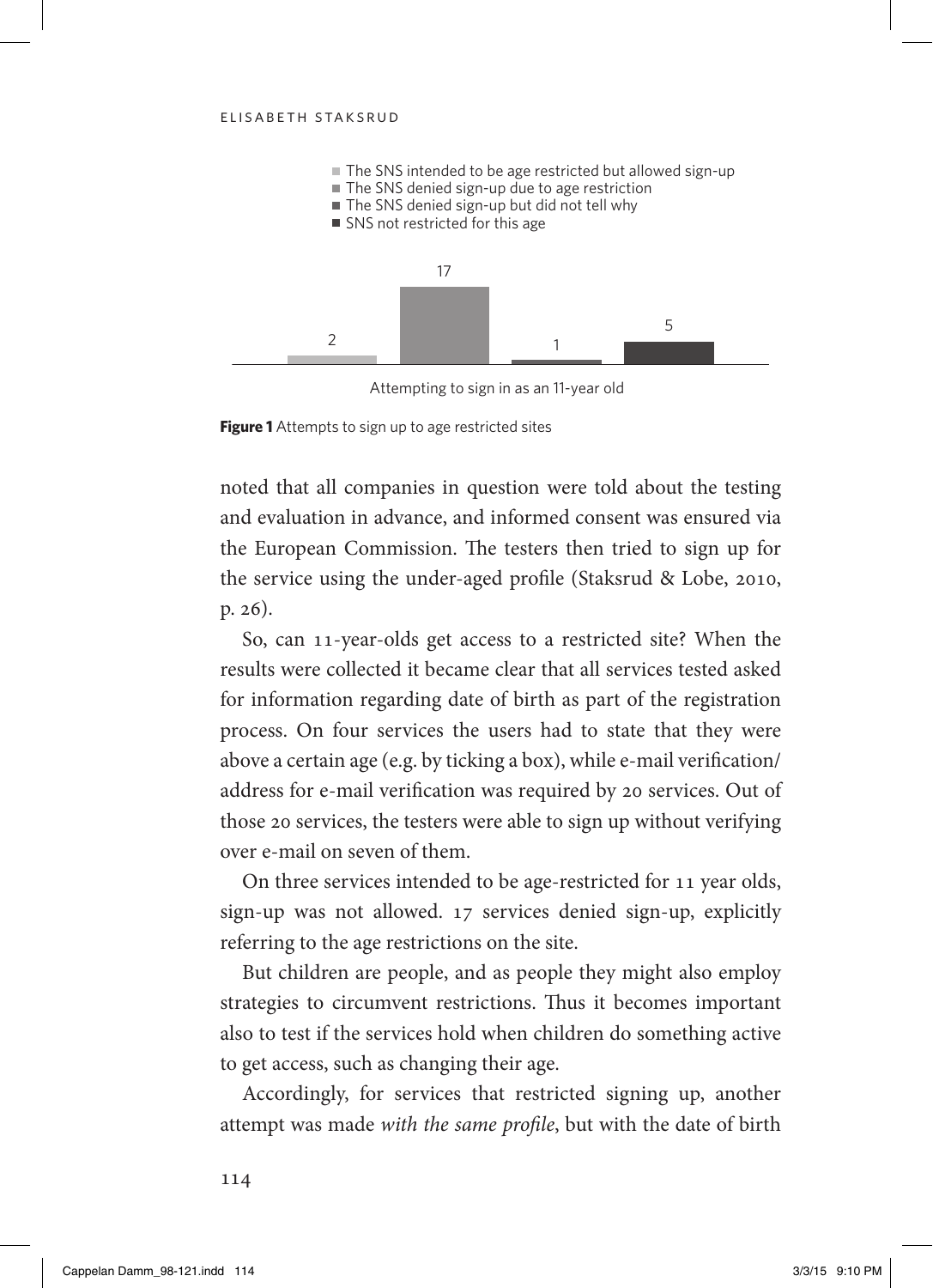of a 15-year-old girl. On seven services changing the date of birth/ age was enough to grant access. On two additional services this could be done after a cookie was removed. *All* testers were later able to sign up *with a new profile* as an older user adhering to the age-requirements of the service on the same computer/device, regardless of previous failures.

Another example pertains to the principle of «Provide easy-touse mechanisms to report conduct or content that violates the terms of service» for children (principle no.4 of the SNS self-regulation agreement). This was specified as:

- Providers should provide a mechanism for reporting inappropriate content, contact or behaviour as outlined in their Terms of Service, acceptable use policy and/or community guidelines. These mechanisms should be easily accessible to users at all times and the procedure should be easily understandable and age-appropriate.
- Reports should be acknowledged and acted upon expeditiously.
- • Users should be provided with the information they need to make an effective report and, where appropriate, an indication of how reports are typically handled. (Arto et al., 2009, p. 8)

In order to test principle 4, the social networking sites were sent the following message from the expert testers on their service(s) if at all possible.48

«I am writing to you because someone is sending me scary messages. What should I do about this? Please help me.»

This message was carefully designed and worded to be a general request, and would in most cases be sent from the profile of a

<sup>48</sup> On a few services it was not possible to send a general request asking for help, but rather requests pre-defined by the SNS. In these cases the tester was asked to send the pre-defined report that resembled the original message the most.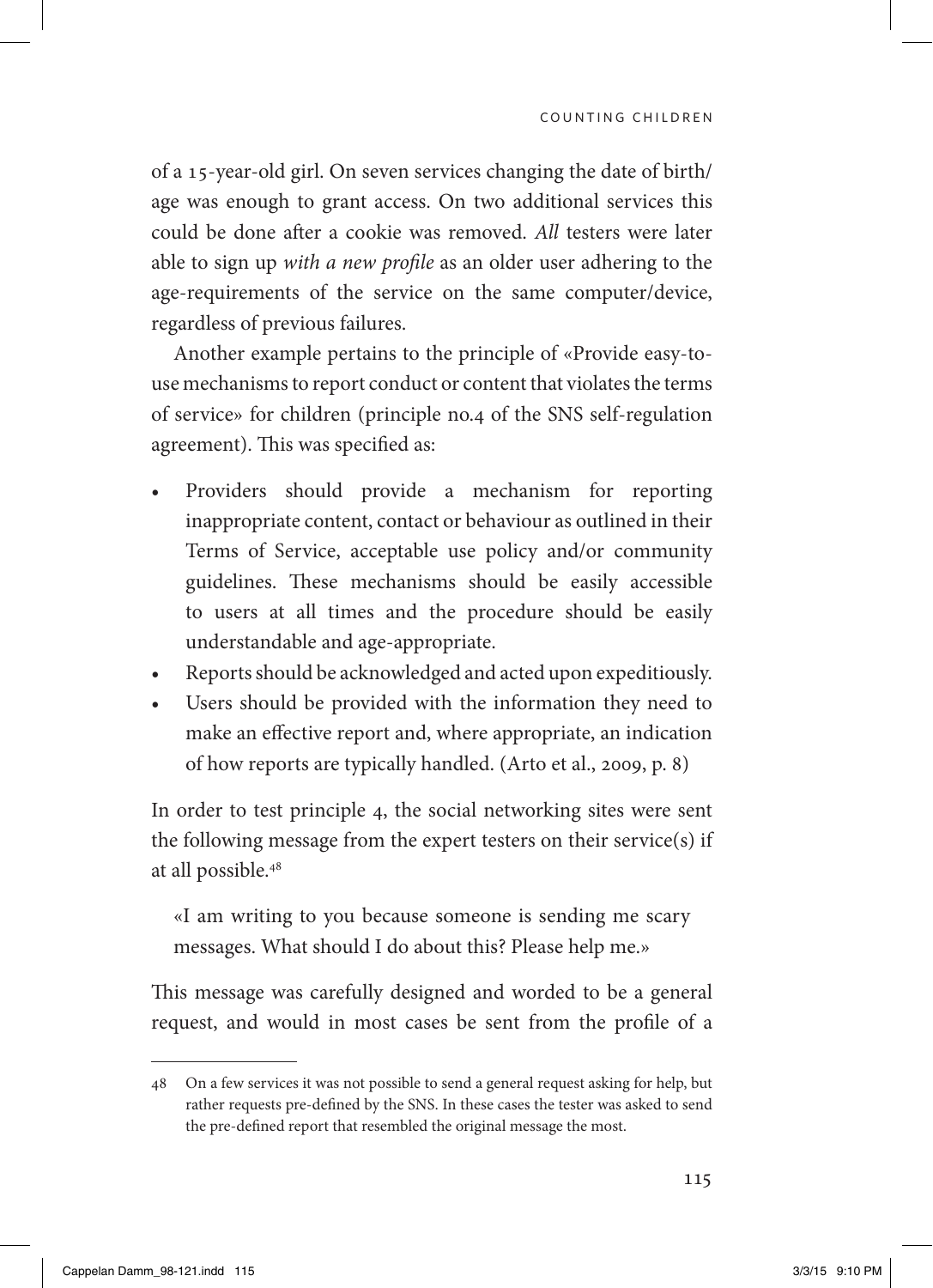

Figure 2 Response time to users of Social Networking Services when asking for help<sup>49</sup>

registered, underage user of the site (in most cases an 11-year-old, in a few cases a 15-year-old, depending on the overall age restriction of the SNS). In this message, the SNSs were asked to give specific advice on how the users themselves should handle the situation. Please note that the message did not mention the SNS in particular. It was a general cry for help.

As the signatories are very diverse in the services they provide, this message might not be fully relevant to all the 20 social networking sites that at that time committed to the principles. However, it was deemed that an underage user asking for advice and help from a professional party should receive some sort of feedback, preferably with information relevant to the request sent. The way the message was worded should also prompt a personal response. So, did they get one?

Figure 2 gives an overview of the response time of the SNSs. Only relevant feedback was listed as a response, hence automatic

<sup>49</sup> Figure adapted from Staksrud & Lobe (2010, p. 33).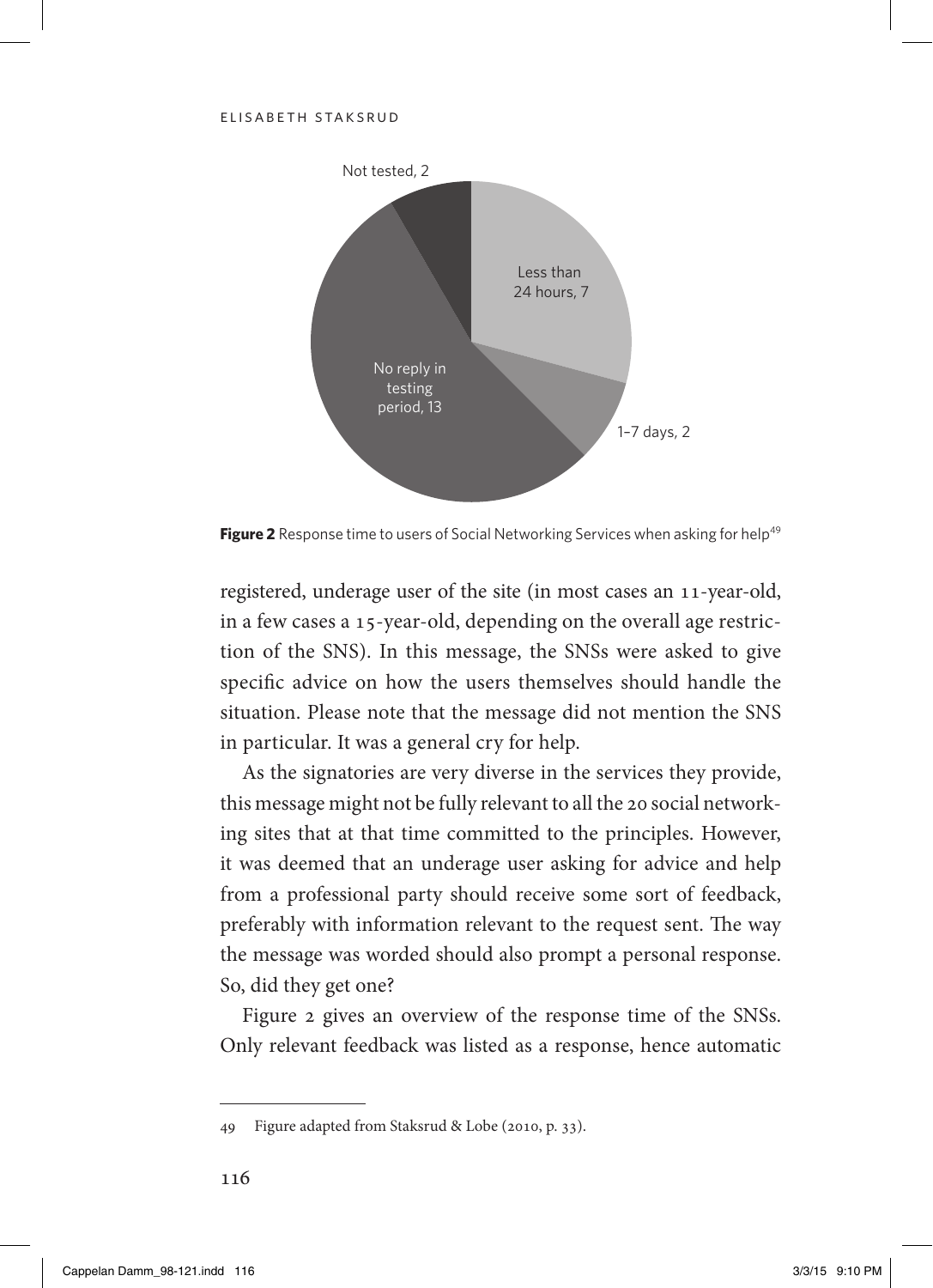responses only stating that the message has been received and will be reviewed are not deemed sufficient to be listed as a full «reply».

Of a total of 22 services tested, 13 did not give any reply to the message asking for help during the testing period of about 6 weeks, two replied within a week (3–4 days), while seven replied within 24 hours.

From a policy point of view, the results were discouraging and signalled a failure to commit to the practical implementation of the SNS principles. As such it serves as a reminder that in terms of policy, including those implemented to protect user rights and safety, there is a distinct difference between the stated state of the art and the reality as experienced by the user.

From a research and methodological point of view, however, the undertaking was a success, in that it ensured quality data without compromising the integrity of the users.

One answer to challenge no. 2, then, «How can we research communicative features and user practices on online communication services, such as social networking sites, without compromising the privacy and integrity of third party user?», is that we sometimes need to go undercover. As observational research on the use of social networking services inevitably will involve not just one informant, it is vital that third parties also are protected according to ethical standards. This is especially critical as you might never really know who is on the other side of the interaction. Your primary informant might be interacting with a minor.

This example is also a reminder that if we as researchers are to fulfil our mission of independence and critical reflection on policy development in a field where businesses rather than governments are the principal regulators (challenge no.3), we need to take a critical approach and avoid relying on self-reporting as the (only) tool of assessment. The example also highlights the need for indepth, real-world use and testing. This is particularly important with services offered in several countries and languages, where the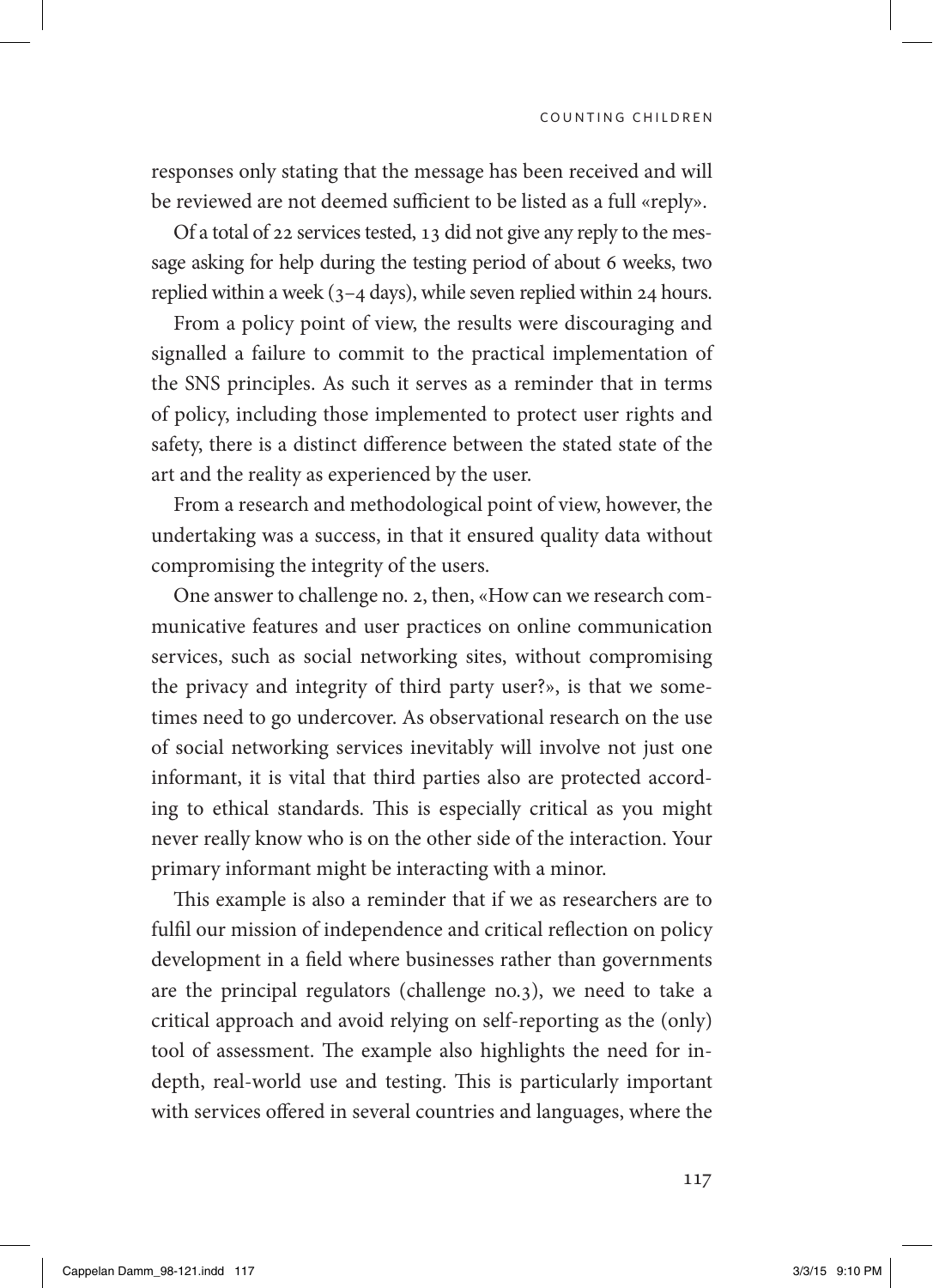risk of differences between «versions» is present. It is the end-user experience that should be evaluated, not their guardians' report on it, nor the service provider's own account of their system and routines. When said out loud this seems self-evident, but the history of research on children's use of online digital media says differently.

## **Conclusion**

Unlike other places in life, where the mismatch between parental perception and children's activities can often be observed, not only by researchers, but by the individual citizen, the online lives of children and the features of the digital services they use slip beneath most people's radars. It is the researcher's trade and obligation to provide critical, quality research to inform policy. In the online field our job might be harder, but no less important. However, we might take some comfort in the fact that new technologies do not necessarily mean new methodologies, simply new approaches.

## **References**

- Arto, bebo, Dailymotion, Facebook, Giovani, Google, … wer-kennt-wen. de. (2009). Safer Social Networking Principles of the EU. Luxembourg: European Commission.
- Borgers, de Leeuw, & Hox. (2000). Children as Respondents in Survey Research: Cognitive Development and Response Quality 1. *Bulletin de Méthodologie Sociologique, 66*(1), 60–75. [doi: 10.1177/075910630006600106](doi:10.1177/075910630006600106)
- Bruhn Jensen. (2002). The social origins and uses of media and communication research. In K. Bruhn Jensen (Ed.), *Handbook of media and communications research: qualitative and quantitative methodologies* (pp. 273–293). London: Routledge.
- Children's Online Privacy Protection Act of 1998, Title 15 C.F.R. § 6501 (1998).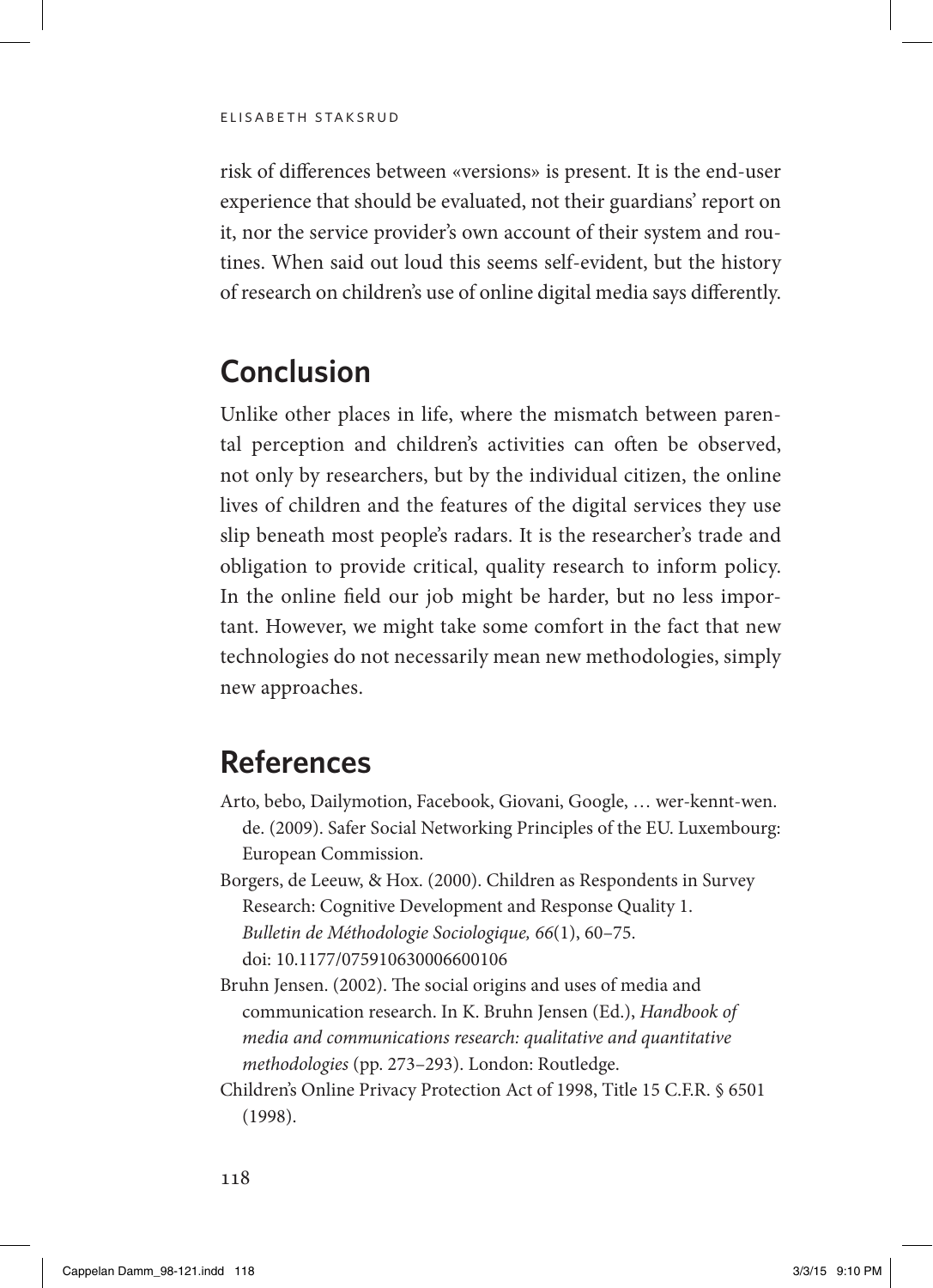- d'Haenens, Vandoninck, & Donoso. (2013). How to cope and build online resilience? *EU Kids Online*, [http://eprints.lse.ac.uk/48115/1/](http://eprints.lse.ac.uk/48115/1/How%20to%20cope%20and%20build%20online%20resilience%20%28lsero%29.pdf) [How%20to%20cope%20and%20build%20online%20resilience%20](http://eprints.lse.ac.uk/48115/1/How%20to%20cope%20and%20build%20online%20resilience%20%28lsero%29.pdf) [%28lsero%29.pdf](http://eprints.lse.ac.uk/48115/1/How%20to%20cope%20and%20build%20online%20resilience%20%28lsero%29.pdf): London School of Economics and Political Science.
- David, Tonkin, Powell, & Anderson. (2005). Ethical aspects of power in research with children. In A. Farrell (Ed.), *Ethical research with children* (pp. 124–137). Maidenhead, England: Open University Press.
- European Commission. (2009). Safer social networking: the choice of self-regulation Retrieved 20.08.09, 2009, from [http://ec.europa.eu/](http://ec.europa.eu/information_society/activities/social_networking/eu_action/selfreg/index_en.htm#self_decl) [information\\_society/activities/social\\_networking/eu\\_action/selfreg/](http://ec.europa.eu/information_society/activities/social_networking/eu_action/selfreg/index_en.htm#self_decl) [index\\_en.htm#self\\_decl](http://ec.europa.eu/information_society/activities/social_networking/eu_action/selfreg/index_en.htm#self_decl)
- Farrell. (2005). *Ethical research with children*. Maidenhead, England: Open University Press.
- Görzig. (2012). Methodological framework: The EU Kids Online project. In S. Livingstone, L. Haddon & A. Görzig (Eds.), *Children, risk and safety online: Research and policy challenges in comparative perspective* (pp. 15–32). Bristol: Policy Press.
- Greene, & Hill. (2005). Researching children's experience: methods and methodological issues. In S. Greene & D. Hogan (Eds.), *Researching Children's Experience. Methods and Approaches* (pp. 1–21). London: Sage.
- Hill. (2005). Ethical considerations in researching children's experiences. In S. Greene & D. Hogan (Eds.), *Researching Children's Experience. Methods and Approaches* (pp. 61–86). London: Sage.
- Hogan. (2005). Researching 'the child' in developmental psychology. In S. Greene & D. Hogan (Eds.), *Researching Children's Experience. Methods and Approaches* (pp. 22–41). London: Sage.
- Jenks. (1998). *Core sociological dichotomies*. London: Sage.
- Lahman. (2008). Always Othered. *Journal of Early Childhood Research, 6*(3), 281–300. doi: 10.1177/1476718x08094451
- Lederer, & Grodin. (1994). Historical Overview: Pediatric Experimentation. In M.A. Grodin & L.H. Glantz (Eds.), *Children as research subjects: science, ethics, and law* (pp. 3–25). New York: Oxford University Press.
- Lindzey. (1954). *Handbook of social psychology*. Reading, Mass.: Addison-Wesley.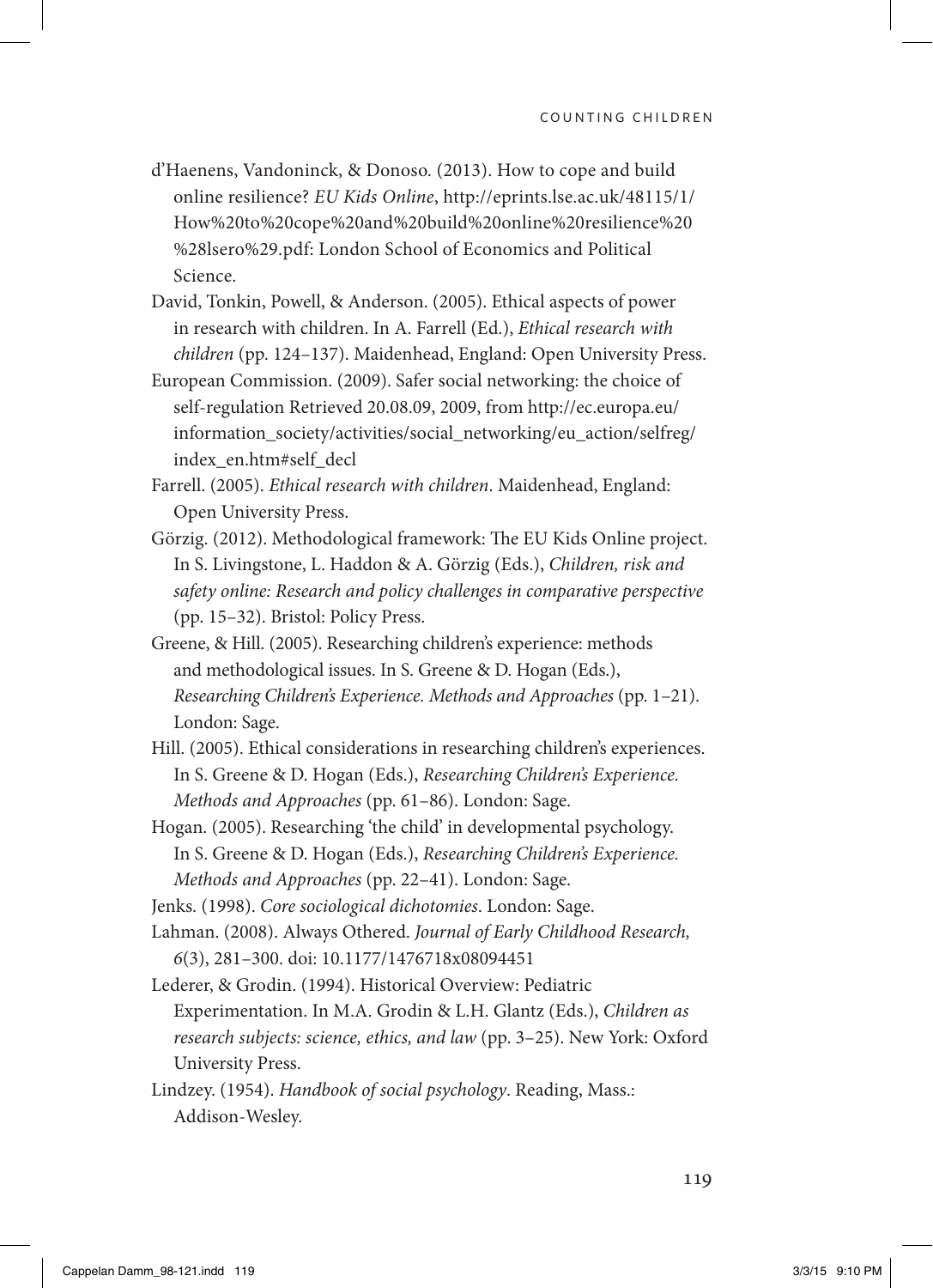- Livingstone. (2003). Children's use of the Internet: reflections on the emerging research agenda. *New Media Society 5*(2), 147–166.
- Livingstone, Kirwil, Ponte, & Staksrud. (2013). In their own words: What bothers children online? *EU Kids Online III* (pp. 20): London School of Economics and Political Science.
- Livingstone, Kirwil, Ponte, & Staksrud. (2014). In their own words: What bothers children online? *European Journal of Communication, 29*(3), 271–288. [doi: 10.1177/0267323114521045](doi:10.1177/0267323114521045)
- Livingstone, Ólafsson, & Staksrud. (2013). Risky Social Networking Practices Among «Underage» Users: Lessons for Evidence-Based Policy. *Journal of Computer-Mediated Communication, 18*, 303–320. doi: 10.1111/jcc4.12012
- Meadow, & Sunstein. (2001). Statistics, not experts. *Duke Law Journal, 51*, 629–646.
- Ponte, Simões, & Jorge. (2013). Do questions matter on children's answers about internet risk and safety? *Cyberpsychology: Journal of Psychosocial Research on Cyberspace, 7*(1). [doi: 10.5817/cp2013-1-2](doi:10.5817/cp2013-1-2)
- Saporiti. (1994). A Methodology for Making Children Count. In J. Qvortrup, M. Bardy, G.B. Sgritta & H. Wintersberger (Eds.), *Childhood matters: social theory, practice and policies* (pp. 189–210). Aldershot: Avebury.
- Staksrud. (2003). *What do SAFT kids do online*? Paper presented at the Future Kids online – How to Provide Safety, Awareness, Facts and Tools, Stockholm, Sweden.
- Staksrud. (2008). Fairytale parenting. Contextual factors influencing children's online self-representation. In K. Lundby (Ed.), *Digital Storytelling, Mediatized Stories: Self-representations in New Media* (pp. 233–249). New York: Peter Lang.
- Staksrud. (2011). *Children and the Internet: Risk, Regulation, Rights*. PhD PhD, University of Oslo, Oslo.
- Staksrud. (2013). *Children in the Online World: Risk, Regulation and Rights*. Surrey: Ashgate.
- Staksrud, & Kirksæther. (2013). 'He who buries the little girl wins!' Moral panics as double jeopardy. The Case of *Rule of Rose*. In J. Petley, C. Critcher, J. Hughes & A. Rohloff (Eds.), *Moral Panics in the Contemporary World* (pp. 145–167). London: Bloomsbury Academic.